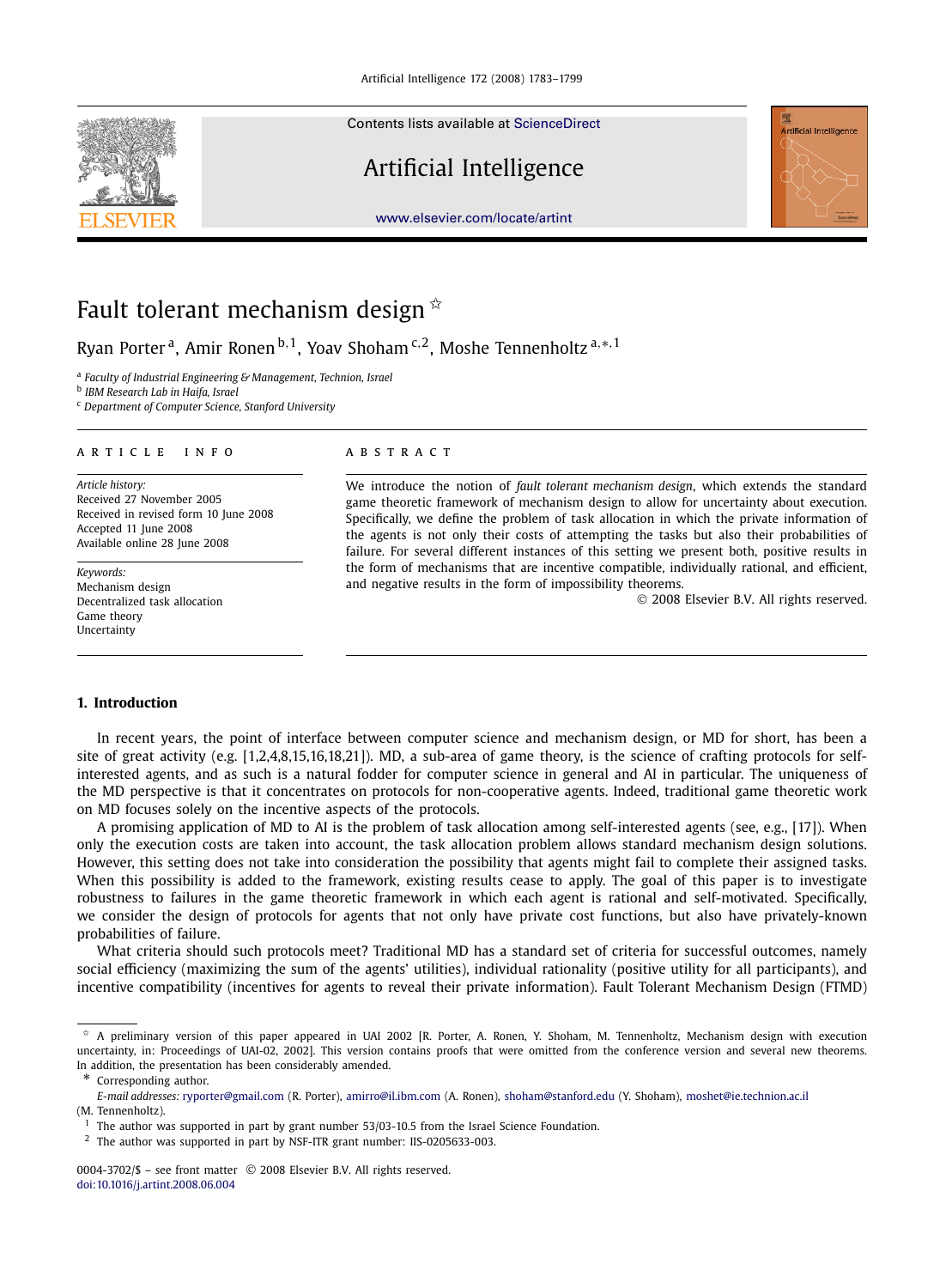strives to satisfy these same goals; the key difference is that the agents have richer private information (namely probability of failure in addition to cost). As we will see, this extension presents novel challenges.

To demonstrate the difficulties encountered when facing such problems, consider even the simple case of a single task for which each agent has zero cost and a privately-known probability of success. A straw-man protocol is to ask each agent for its probability, choose the most reliable agent (according to the declarations) and pay it a fixed, positive amount if it succeeds, and zero otherwise. Of course, under this protocol, each agent has an incentive to declare a probability of success of one, in order to maximize its chances of receiving a payment, at no cost to itself.

Before moving to a formal definition of the problem, it is important to distinguish between different possible failure types. The focus of this work is on failures that occur when agents make a full effort to complete their assigned tasks, but may fail. A more nefarious situation would be one in which agents may also fail deliberately when it is rational to do so. While we do not formally consider this possibility, we will revisit it at the end of the paper to explain why many of our results hold in this case as well. Finally, one can consider the possibility of irrational agents whose actions are counter to their best interests. This is the most difficult type of failure to handle, because the presence of such agents can affect the strategy of rational agents, in addition to directly affecting the outcome. We leave this case to future work.

#### *1.1. Our contribution*

In this paper we study progressively more complex task allocation problems. We start with the case of a single task. Even in this simple setup it is not possible to apply the standard solutions of mechanism design theory (Generalized Vickrey Auction (GVA)). Informally, the main reason for this is that the value of the center depends on the *actual* types of the agents and not just on the chosen allocation. We define a mechanism SINGLETASK with properties similar to those of GVA (or more precisely, to a slightly more general version of GVA that takes the center's value in account). The mechanism offers a contract to each agent in which the payment is contingent on whether the task is completed. A mechanism is called incentive compatible in dominant strategies (DSIC) if the agent always gets a contract that maximizes its expected utility when declaring its actual type. Similarly, a mechanism is called individually rational (IR) if a truthful agent always gets a contract that guarantees it a non-negative expected utility. (We stress that agents may end up losing due to their own failures.) A DSIC mechanism is called ex-post economically efficient (EE) if when the agents are truthful, the mechanism's allocation maximizes the expected total welfare, which equals the expected center's value minus the agents' costs. Finally, a DSIC mechanism is ex-post individually rational for the center (CR) if when the agents are truthful, the center's expected utility is non-negative, no matter what the actual vector of types is. We define a mechanism called MultipleTask that generalizes the previous mechanism to the case of multiple tasks and additive values for the center and show that it maintains all the above properties.

### **Theorem.** *The* MultipleTask *mechanism satisfies DSIC, IR, CR, EE.*

We then study more complicated settings in which it is impossible to satisfy all the above properties simultaneously. In most task allocation situations the value of the center is likely to be combinatorial and not additive (see example in Section 2.5). Let *n* denote the number of agents and *t* the number of tasks. We show the following impossibility theorem:

**Theorem.** When V is combinatorial, no mechanism exists that satisfies DSIC, IR, CR, and EE for any  $n\geqslant 2$  and  $t\geqslant 2$ .

Fortunately, when CR is relinquished, it is possible to satisfy the other properties.

**Theorem.** *The* MultipleTask *mechanism satisfies DSIC, IR, EE, even when V is combinatorial.*

Next we study situations in which there are dependencies between tasks. This complicates the setup further because now the cost of an agent can depend on the actual types of other agents. We show the following impossibility results:

**Theorem.** *When dependencies exist between tasks, even when the center's valuation is non-combinatorial, no mechanism exists that* satisfies DSIC, IR, CR, and EE for any  $n\geqslant 2$  and  $t\geqslant 2.$ 

**Theorem.** *When dependencies exist between tasks and the center's valuation is combinatorial, no mechanism exists that satisfies DSIC,* IR, and EE for any  $n \geqslant 2$  and  $t \geqslant 2$ .

In light of the above theorems we relax our properties to hold only in an ex-post equilibrium. We then present a modification of our mechanism called Ex-Post-MultipleTask and show that it satisfies the equilibrium version of our properties.

**Theorem.** *Mechanism* Ex-Post-MultipleTask *satisfies ex-post IC, IR, and EE, even when dependencies exist between the tasks and the center's valuation is combinatorial.*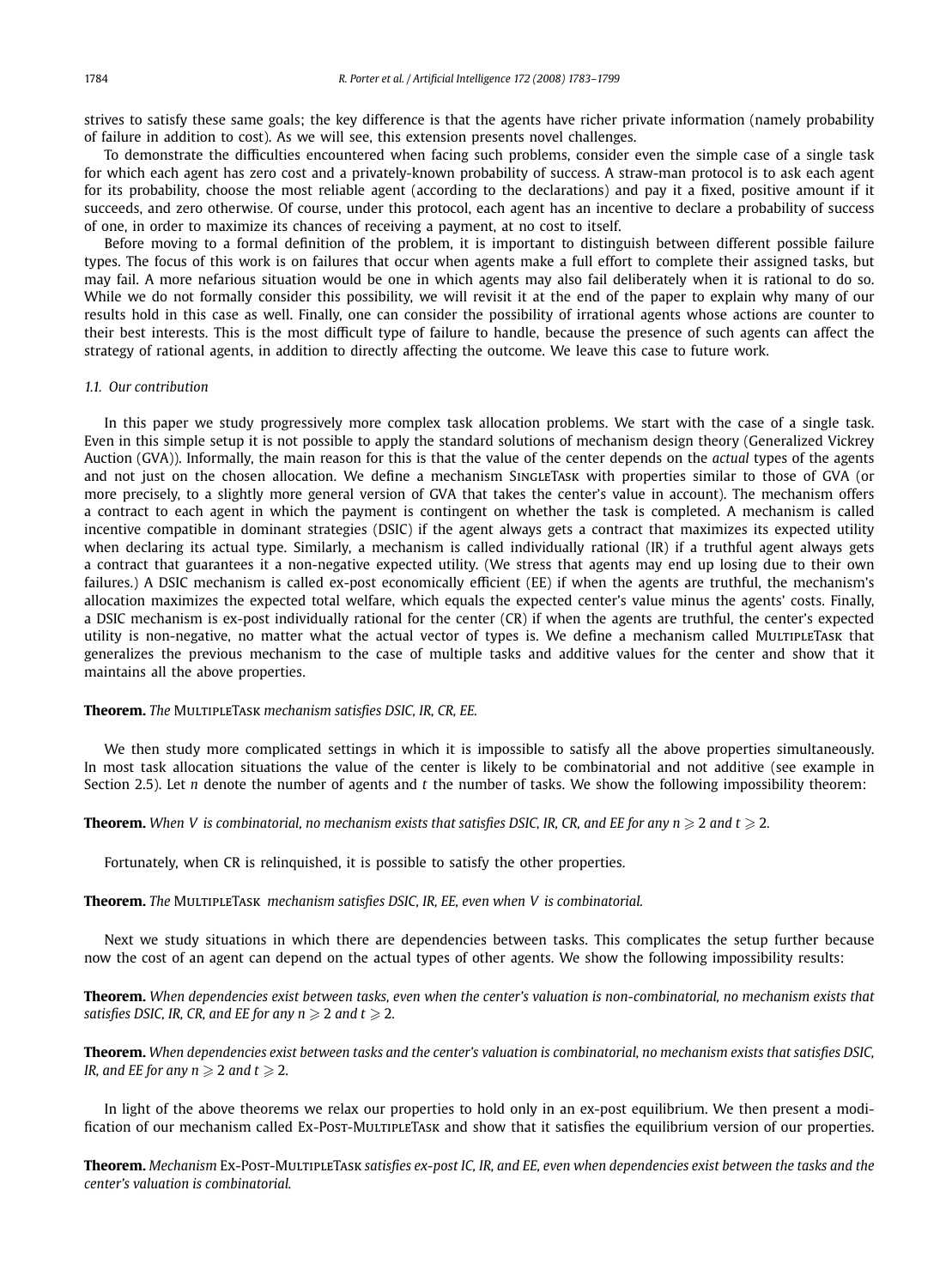The above mechanisms suffer from two major deficiencies, which seem unavoidable in our setup. First, the agents may end up with large losses. Second, even the expected center's value may be negative. Our final result shows that these drawbacks can be overcome when it is possible to verify the cost of the agents after the tasks are performed. Given any *n* positive constants *(χ*1*,...,χn)*, we define a mechanism called Ex-Post-CompensationAndBonus. This mechanism is a modification of the compensation and bonus mechanism introduced in [15], adjusted to handle the possibility of failures. Let *u*<sup>∗</sup> denote the optimal expected welfare. Then:

**Theorem.** *Under the verification assumption, Mechanism* Ex-Post-CompensationAndBonus *satisfies ex-post IC, IR, EE, and CR, even when dependencies between the tasks exist and the center's valuation is combinatorial. Moreover, for every*  $\epsilon > 0$  and a type vector  $\theta$ , *when the constants*  $\chi_i$  *are small enough, the expected center's utility is at least*  $u^* \cdot (1 - \epsilon)$ *.* 

#### *1.2. Related work*

The work presented in this paper integrates techniques of economic mechanism design (an introduction to MD can be found in [12, chapter 23]) with studies of fault tolerant problem solving in computer science and AI.

In particular, the technique used in our mechanism is similar to that of the Generalized Vickrey Auction (GVA) [5,10,20] in that it aligns the utility of the agents with the overall welfare. (More precisely, our mechanism resembles a generalized version of GVA that also takes the center's value into account.) This similarity is almost unavoidable, as this alignment is perhaps the only known general principle for solving mechanism design problems. However, because we allow for the possibility of failures, we will need to change the GVA in a significant way in order for our mechanisms to achieve this alignment.

Because we have added probabilities to our setting, our mechanisms may appear to be related to the Expected Externality Mechanism (or d'AGVA) [6], but there are key differences. In the setting of d'AGVA, the probabilistic component is the distribution from which the types of the agents are drawn, and this distribution is assumed to be common knowledge among the participants. The two key differences in our setting are that no such common knowledge assumption is made and that d'AGVA uses the Bayesian–Nash equilibrium as its solution concept.

A specific problem of task allocation with failures in the context of networking is studied in [9]. The model and the questions addressed in this work are very different from ours.

The design of protocols that are robust to failures has a long tradition in computer science (for a survey, see e.g. [11]). Work in this area, however, almost always assumes a set of agents that are by and large cooperative and adhere to a central protocol, except for some subset of malicious agents who may do anything to disrupt the protocol. In mechanism design settings, the participants fit neither of these classes, and all are instead modelled as being self-interested. A paper in the spirit of computer science that considers failures in mechanism design is [7]. This work assumes that agents know the types of all other rational agents and limits the failures that can occur by bounding the number of irrational agents. Under these assumptions, the paper characterizes the set of full Nash implementations.

The problem of procuring a path in a graph in which the edges are owned by self interested parties has received a lot of attention in recent years (e.g. [1,8,13,15]). It is a private case of the task allocation problem we are studying. The works mentioned above did not discuss the possibility of failures.

In principle agent problems the agents are required to exert costly efforts in order to perform some joint action. There is some technical similarities between such problems and ours as, typically, the effort level of each agent affects the overall success probability of the joint action. Recently, principle agent problems that incorporate combinatorial aspects were studied by several researchers (e.g. [3,14,19]). The setup and focus of these papers are essentially different from ours. Our setting emphasizes the elicitation of private information with regard to the probability of success of task execution, a topic which to the best of our knowledge has not been treated in the principal-agent and mechanism design literature.

### **2. The basic model**

In this section we describe our basic model. It will be modified later for more complicated settings. Sections 2.1–2.4 introduce our basic setup, the class of mechanisms we consider and the notations that are related to them, describe the utilities of the participants and the goals that a mechanism must satisfy. Section 2.5 provides two examples of task allocation problems.

#### *2.1. Participants*

An FTMD problem consists of a set of tasks  $\tau = \{1, \ldots, t\}$ , a set  $N = \{1, \ldots, n\}$  of self-interested agents to which the tasks can be assigned, and a center *M* who assigns tasks to agents and pays them for their work. The center and the agents will collectively be called the *participants*.

Prior to acting within the mechanism, each agent *i* privately observes its *type*  $\theta_i \in \Theta_i$ . A type of agent *i* contains, for each task *j*, the probability  $p_{ij} \in [0, 1]$  of successfully completing task *j*, and the non-negative cost  $c_{ij} \in \mathbb{R}^+$  of attempting the task. We will represent a type as  $\theta_i = (p_i, c_i)$ , where  $p_i = (p_{i1}, \ldots, p_{it})$  and  $c_i = (c_{i1}, \ldots, c_{it})$ . Throughout the paper we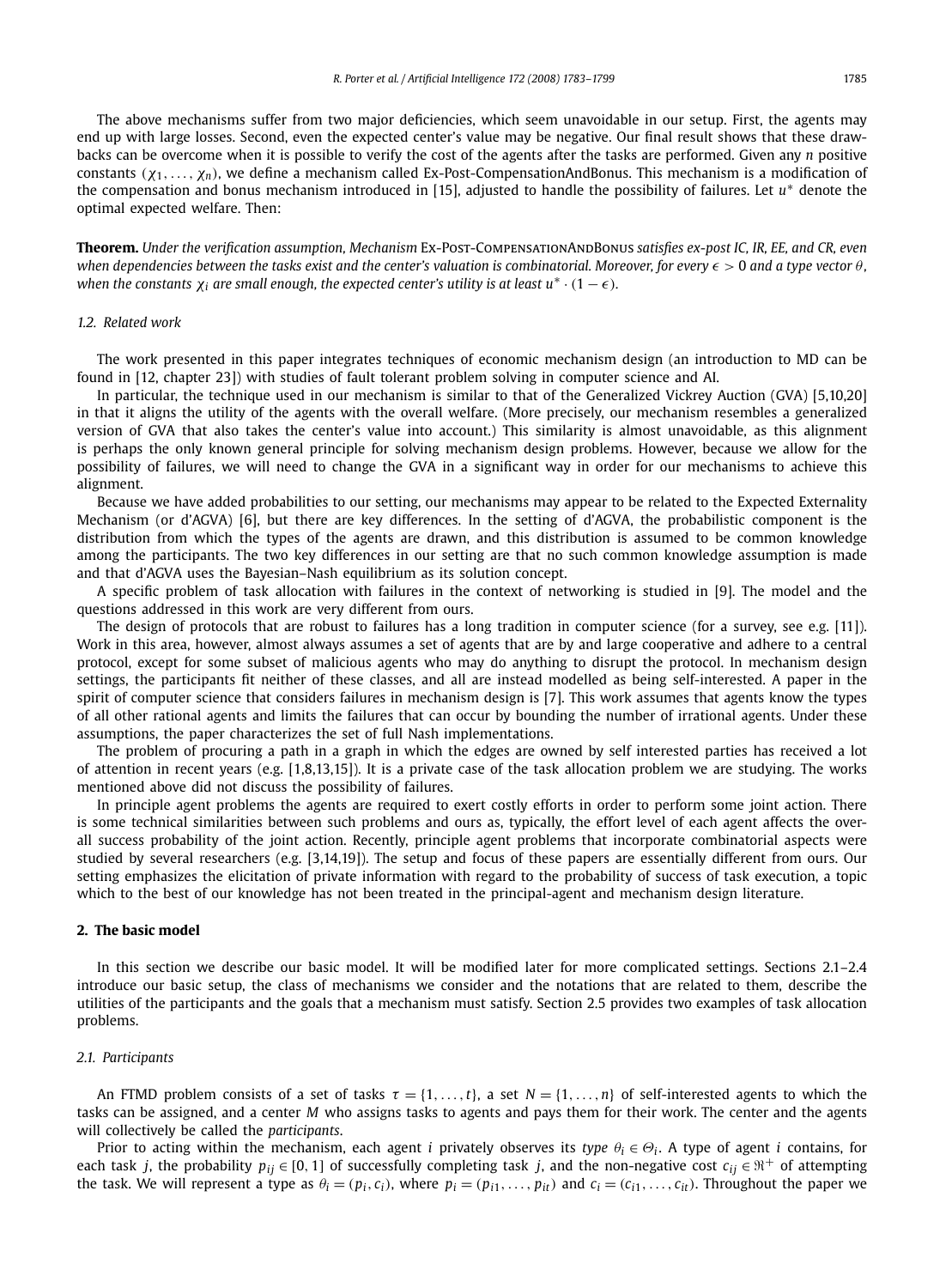#### **Sequence of Events for Each Agent**

- 1. Privately observes its type *θ<sup>i</sup>*
- 2. Declares a type  $\hat{\theta}_i$  to the mechanism
- 3. Is allocated a set  $f_i(\hat{\theta})$  of tasks to attempt and is given a contract  $\hat{r}_i(.)$ .
- 4. Attempts the tasks in  $f_i(\hat{\theta})$
- 5. Receives a payment of  $\hat{r}_i(\mu)$  based on the actual completion vector of all tasks.

#### **Fig. 1.** Overview of the setting.

assume the cost of attempting a task is independent of its success probability, that the total agent cost is the sum of the costs of its attempted tasks, and that all the success probabilities are independent.

Let  $\theta = (\theta_1, \dots, \theta_n)$  denote a profile of types, consisting of one for each agent. We will use  $\theta_{-i} = (\theta_1, \dots, \theta_{i-1}, \theta_{i+1}, \dots, \theta_n)$ to denote the same profile without the type of agent *i*, and  $\theta = (\theta_i, \theta_{-i})$  as an alternative way of writing the full profile.

For simplicity we assume that each task can be assigned only once. The center does not have to allocate all the tasks. For notational convenience we assume that all the non-allocated tasks are assigned to a dummy agent 0, which has zero costs and success probabilities for all tasks. The payment to this dummy agent is always zero.

#### *2.2. Mechanisms*

In general, the protocol for the interaction between the agents and the center could be arbitrarily complicated, to consist of conditional plans of action in a multi-round interaction. A much simpler class of mechanisms to consider is that of *direct mechanisms*. A direct mechanism  $\Gamma = (\Theta_1, \dots, \Theta_n, g(\cdot))$  is a mechanism in which each agent *i*, after observing its type, declares a type  $\hat{\theta}$  to the center (we will later justify this restriction). The function  $g : \Theta_1 \times \cdots \times \Theta_n \to 0$  maps the declared types of the agents to an output  $o \in O$ , where an output  $o = (f_1, \ldots, f_n, \hat{r}_1(\cdot), \ldots, \hat{r}_n(\cdot))$  specifies both the allocation and the payment function (contract) given to each agent. We now elaborate on our notation regarding allocation, task completion, and payment.

Each  $f_i(\hat{\theta})$  records the set of tasks assigned to agent *i* when  $\hat{\theta}$  is the vector of declared types. An agent *i* then incurs a  $\text{cost } c_i(f_i(\hat{\theta})) = \sum_{j \in f_i(\hat{\theta})} c_{ij}$  to attempt this set. The whole allocation is denoted by  $f$ .

We let  $\mu_i = (\mu_{i1}, \ldots, \mu_{it})$  denote the *actual* completion vector for agent *i* (i.e.,  $\mu_{ij} = 1$  if agent *i* completed task *j*, and  $\mu_{ij} = 0$  if agent *i* either failed to complete or was not assigned task *j*). To aggregate the completion vectors across all agents, we will use  $\mu$  for a vector of *t* terms. Each coordinate  $\mu_j$  specifies whether task *j* was completed.

An allocation *f* and a vector of success probabilities *p* for the agents define a probability distribution over the possible completion vectors. We denote this probability by  $\mu_f(p)$ . Note that this distribution depends on the actual types of the agents but not on their costs.

Given the vector of agent declarations  $\hat{\theta}$ , the mechanism gives a contract  $\hat{r}_i(\cdot)$  to each agent *i*. The actual payment  $\hat{r}_i(\mu)$ given to the agent is a function of the completed tasks by *all* agents. (Sometimes, it is possible to condition this payment on  $μ$ <sub>*i*</sub> only.) We let  $r_i(\hat{\theta}, μ) =_{df} \hat{r}_i(μ)$  denote a function that maps both, the vector of declarations and the actual completion vector, to the agent's payment.

Fig. 1 summarizes the setting from the perspective of an individual agent *i*.

**Notation.** Let  $D$  be a distribution and *X* a random variable over  $D$ . We let  $E_D[X]$  denote the expected value of *X* taken over D. In particular, given an allocation f and a vector of agents' completion probabilities p, we let  $\mathbf{E}_{\mu_f(p)}[F(\mu)]$  denote the expected value of  $F(\mu)$  where  $\mu$  is distributed according to  $\mu_f(p)$ . We note that p is not necessarily the true completion vector.

#### *2.3. Participant utilities*

Agent i's utility function,  $u_i(g(\hat{\theta}), \mu, \theta_i) = \hat{r}_i(\mu) - c_i(f_i(\hat{\theta}))$ , is the difference between its payment and the actual cost of attempting its assigned tasks. Such a utility function is called quasi-linear.

Since our setting is stochastic by nature, the definitions need to take into account the agent's attitude towards lotteries. We adopt the common assumption that the participants are risk neutral. We leave the relaxation of this assumption to future research. A profile of allocations  $f = (f_1, \ldots, f_n)$  and a profile of true probabilities p together induce a probability distribution  $\mu_f(p)$  over completion vectors. Hence, an agent's expected utility, in equilibrium and before any job is attempted, equals  $\bar{u}_i = \bar{u}_i(\hat{\theta}) = \mathbf{E}_{\mu_f(p)}[u_i(g(\hat{\theta}), \mu, \theta_i)]$ . Each agent *i* thus tries to maximize its expected utility  $\bar{u}_i$ . Note that this definition is only with regard to the interim outcome of the mechanism (the contracts) as the agent cannot even know whether its own attempts will succeed.

The function  $V(\mu)$  defines the center's non-negative valuation for each possible completion vector. We normalize the function so that  $V(0,\ldots,0) = 0$ . For now, we assume that the center has a non-combinatorial valuation for a set of tasks. That is, for all  $T \subseteq \tau$ ,  $V(T) = \sum_{j \in T} V(\{j\}).$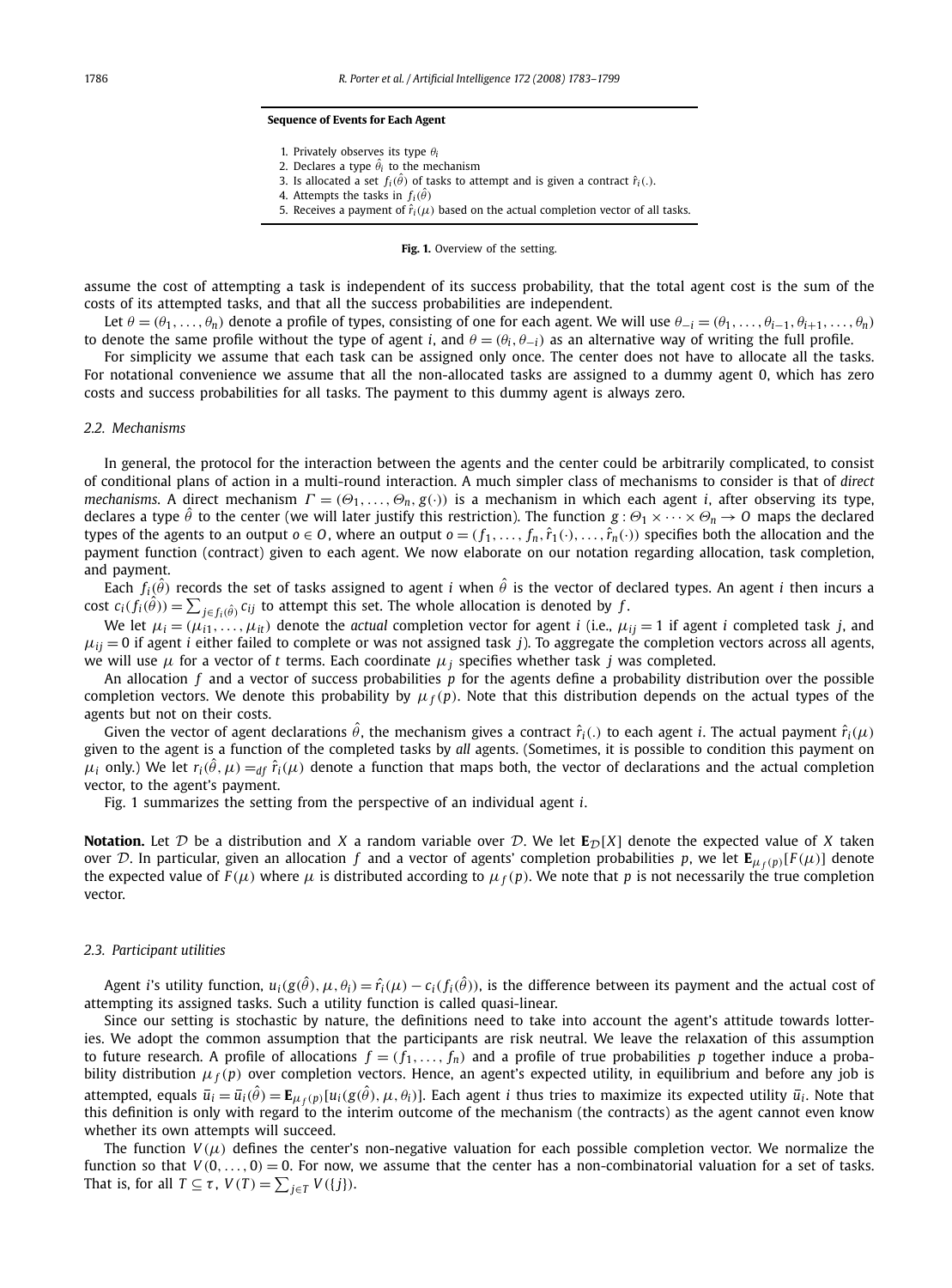The center's utility function is the difference between its value of the completed tasks and the sum of the payments it makes to the agents:  $u_M(g(\hat{\theta}), \mu) = V(\mu) - \sum_i \hat{r}_i(\mu)$ .

The total welfare *W* of the participants is equal to the value to the center of the completed tasks, minus the costs incurred by the agents. Given an allocation f and a vector of true types (p, c), the expected total welfare  $\mathbf{E}_{u_{\epsilon(\alpha)}(p)}[W(f(\theta),\mu)]$ thus equals  $\mathbf{E}_{\mu_f(p)}[V(\mu) - \sum_i c_i(f_i)].$ 

#### *2.4. Mechanism goals*

Our aim in each setting is to construct mechanisms that satisfy the following four goals: incentive compatibility, individual rationality (for the agents), individual rationality for the center, and economic efficiency. We stress that since the agents only have probabilistic information about their success, our definitions are ex-ante, meaning that the agents get the best contracts when they declare their actual types and the mechanism chooses an allocation that maximizes the expected total welfare.

**Definition 1** *(Incentive compatibility in dominant strategies).* A direct mechanism satisfies *dominant strategy incentive compatibility* (DSIC) if for every agent *i*, type  $\theta_i$ , possible declaration  $\theta'_i$ , and vector of declarations for the other agents  $\hat{\theta}_{-i}$ , it holds that:

$$
\mathbf{E}_{\mu_{f((\theta_i,\hat{\theta}_{-i}))}(p)}[u_i(g((\theta_i,\hat{\theta}_{-i})),\mu,\theta_i)] \geqslant \mathbf{E}_{\mu_{f((\theta'_i,\hat{\theta}_{-i}))}(p)}[u_i(g((\theta'_i,\hat{\theta}_{-i})),\mu,\theta_i)].
$$

In other words, for every agent *i*, no matter what the types and declarations of the other agents are, the agent gets the best *contract* when it is truthful (i.e. a contract that maximizes the agent's expected utility over its own failure probabilities). Since, an agent's utility depends only on the declarations of the other agents but not on their actual types, these types are omitted from the definition above.

**Remarks.** While restricting ourselves to direct mechanisms may seem limiting at first, the *Revelation Principle for Dominant Strategies* (see, e.g., [12]) tells us that we can make this restriction without loss of generality. Note that the optimality of being truthful does not rely on any belief that the agent may have about the types or the declarations of the other agents (as opposed to Bayesian–Nash mechanisms).

The next property guarantees that the expected utility of a truthful agent is always non-negative. This means that it is beneficial for the agents to participate in the mechanism.

**Definition 2** *(Individual rationality).* A direct mechanism satisfies *individual rationality* (IR) if:

$$
\forall i, \theta, \hat{\theta}_{-i}: \mathbf{E}_{\mu_{f((\theta_i, \hat{\theta}_{-i}))}(p)}[u_i(g((\theta_i, \hat{\theta}_{-i})), \mu, \theta_i)] \geq 0.
$$

In other words, when the agent is truthful, its *contract* guarantees it a non-negative expected utility. We stress that agents may end up with a negative utility and even with a negative payment. It is possible to fix this by adding to each agent an amount of money equaling the supremum of possible costs that the agent may have given the reports of the other agents, i.e.  $\sup_{\theta_i} c_i(f_i((\theta_i, \hat{\theta}_{-i})))$ . However, the addition of such a constant will imply unacceptably high payments that will destroy other properties of the mechanism.

**Definition 3** *(Center's rationality).* A direct mechanism satisfies *ex-post individual rationality for the center* (CR) if it satisfies DSIC and if:

$$
\forall \theta \colon \mathbf{E}_{\mu_{f(\theta)}(p)}[u_M(g(\theta), \mu)] \geq 0.
$$

In other words, when the agents are truthful, the allocation guarantees the center a non-negative expected utility. Our final goal is to maximize the expected welfare of the participants.

**Definition 4** *(Economic efficiency).* A direct mechanism satisfies *ex-post economic efficiency* (EE) if it satisfies DSIC and if:

$$
\forall \theta, f' \colon \mathbf{E}_{\mu_{f(\theta)}(p)}[W\big(f(\theta), \mu\big)] \geqslant \mathbf{E}_{\mu_{f'}(p)}[W\big(f', \mu\big)].
$$

We let *f* <sup>∗</sup>*(θ)* denote an allocation that maximizes the expected welfare of the participants.

#### *2.5. Examples of task allocation problems*

We now provide two examples of task allocation problems. The first one falls into our basic framework. The second example demonstrates additional aspects of task allocation problems. These will be addressed in Section 4.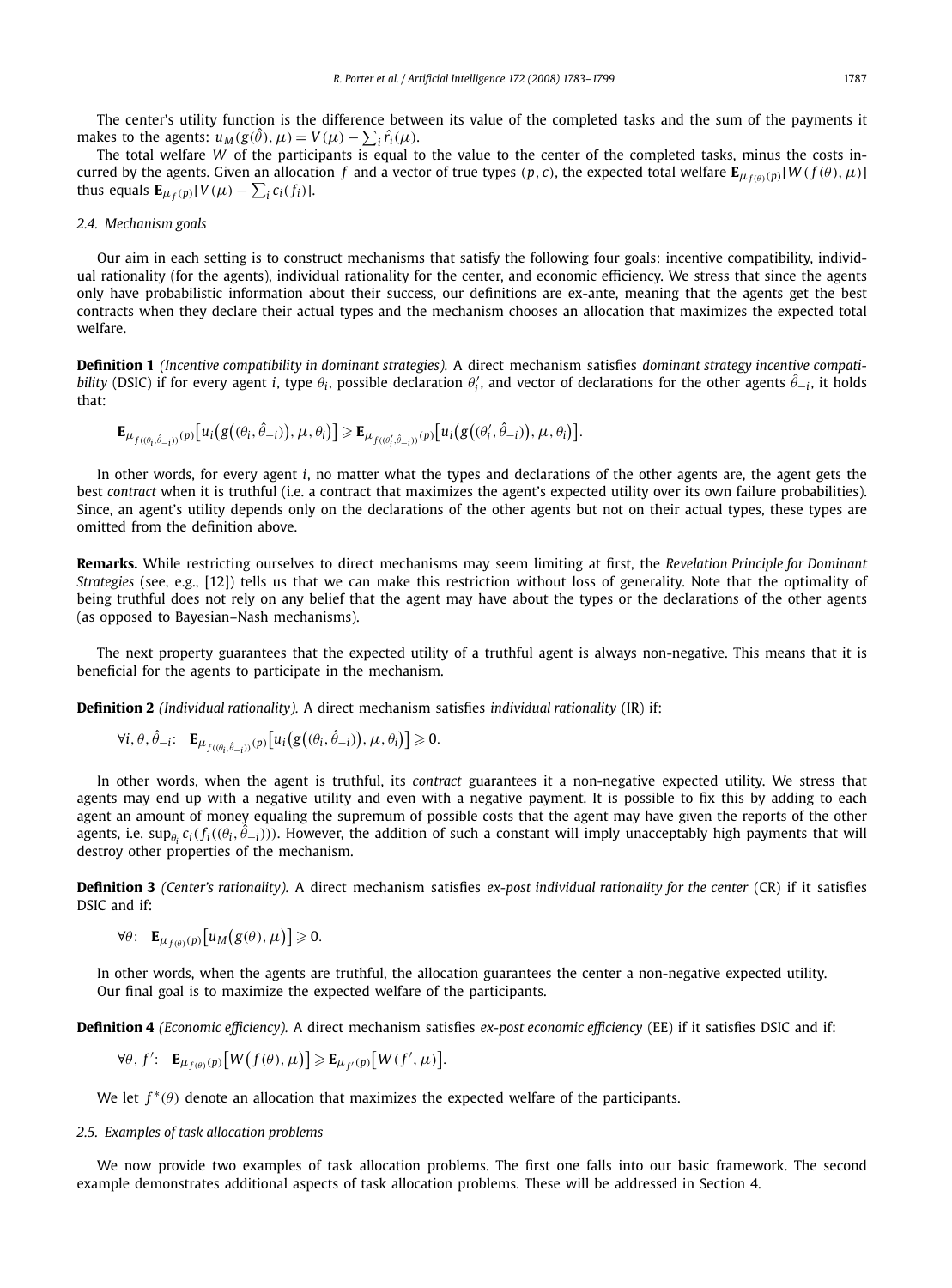| Task  | Agent          | Center's value | Сi  | рi  |
|-------|----------------|----------------|-----|-----|
| $S_A$ | A <sub>1</sub> | 300            | 100 | 0.8 |
| $S_A$ | A <sub>2</sub> | 300            | 80  | 0.7 |
| $S_B$ | A <sub>1</sub> | 200            | 100 | 0.8 |
| $S_B$ | A <sub>2</sub> | 200            | 90  | 0.9 |

**Fig. 2.** Outsourcing example.

#### *2.5.1. Outsourcing of independent projects*

Consider a company that would like to outsource two large independent projects  $S_A$  and  $S_B$ . The company has business relationships with two potential contractors,  $A_1$  and  $A_2$ , which are able to perform these projects. The values of the company (which is the center here), and the costs and success probabilities of the agents (potential contractors) are described in Fig. 2.

Suppose that the center allocates  $S_A$  to  $A_1$  and  $S_B$  to  $A_2$ . This allocation and the actual types of the agents define the following distribution on the completion vectors:  $Pr[(1, 1)] = 0.72$ ,  $Pr[(1, 0)] = 0.08$ ,  $Pr[(0, 1)] = 0.18$ ,  $Pr[(0, 0)] = 0.02$ . Thus, the expected center's value is  $E[V(\mu)]=0.72 \cdot 500 + 0.08 \cdot 300 + 0.18 \cdot 200 + 0.02 \cdot 0 = 420$ . The total agent cost equals 190 and thus the expected welfare equals 230. Suppose that agent *A*<sup>1</sup> receives the following contract (depending on its completion vector  $\mu_1$  only):  $\hat{r}_1(\{1\}) = 200$  and  $\hat{r}_1(\{0\}) = 0$ . The agent's cost is 100 and thus its expected utility is  $\overline{u}_1 = 0.8 \cdot 200 - 100 = 60.$ 

*Why focus on incentive compatible mechanisms?* In a mechanism design setup, the behavior of the participants is determined by the selfish considerations of the agents and is not controlled by the mechanism. This behavior has a crucial effect on the outcomes of the mechanism. Consider, for instance, the following protocol for the outsourcing problem: The agents first declare their types; the mechanism then computes the allocation that maximizes the expected welfare according to  $\hat{\theta}$ and pays 200 per each completed task. In such a case an agent with a low cost for a task will declare a high reliability even if its actual reliability is small. This can severely damage the center's value. In general, the behavior of the agents in arbitrary protocols is highly unpredictable, depending on their beliefs, risk attitudes, computational and cognitive ability, etc. Thus, the standard approach in mechanism design, which we adopt, is to focus on mechanisms that admit specific solution concepts that make them more predictable (incentive compatible mechanisms).

*Why can GVA mechanisms not be applied to our settings?* Only a handful of generic methods for the construction of incentive compatible mechanisms are known to date. Perhaps the most important of these constructions is the GVA method [5,10,20]. In a nutshell, GVA can be applied to the following setup: let *X* denote the set of possible outputs of the mechanism; each participant has a valuation function  $v_i : X \to R$  depending only on the mechanism's output, and the goal is to maximize the total welfare. GVA is a direct mechanism. It chooses an output *x* ∈ *X* that maximizes the total welfare according to the declaration vector  $\hat{v}$ . The payment of each agent  $i$  is defined as  $\sum_{j\neq i}\hat{v}_i(x)+h_i(\hat{v}_{-i})$  where  $h_i(.)$  is any function independent of *i*'s declaration. (In particular, *hi(.)* is often defined as the optimal welfare that can be obtained without agent *i*.) Roughly speaking, the utility of an agent in GVA mechanisms is identified with the welfare measured by the declarations of the other agents and its actual valuation. It is possible to generalize GVA by adding an artificial dummy agent whose valuation represents the center's preferences. On the surface it looks as if GVA can be applied to our setup. Yet, there is one crucial difference that precludes this: the value of the center is dependent on the *actual* failure probabilities of the agents and not only on the chosen allocation. Thus, if the computation of the payment is conducted according to the GVA formula, the agents will have a clear incentive to report success probabilities of 1 and artificially raise the center's value used to compute their payments. Nevertheless, we can apply the principles behind GVA to obtain task allocation mechanisms with incentive properties that resemble those of GVA. An application of GVA to our setup is demonstrated in Section 3.2.

#### *2.5.2. Path procurement with failures*

We now introduce a more complicated example that does not fall into our basic framework but into extensions of it that will be defined later. Consider the following path procurement problem: Given are a directed graph *G* with two distinguished nodes *s* and *t*. Each edge *e* in the graph *G* is owned by a self interested *agent o(e)*; an agent may own more than one edge. The actual cost *ce* of routing an object along edge *e* is *privately* known to its owner *o(e)*. The center has a value *V* for procuring a path from *s* to *t*. The utility of each agent *i* is the difference between its payment *ri* and its actual cost, i.e.,  $r_i - \sum_{e \in P: o(e) = i} c_e$ , where *P* denotes the chosen *s*-*t* path.

In our framework each edge is a task. The center's valuation equals *V* if the completion vector contains a path, and zero otherwise. Note that this valuation is combinatorial. Various versions of the above problem were studied extensively in recent years (e.g. [1,8,15]).

Now consider the natural possibility that agents may fail to route the object so it may get lost. This possibility adds many complications to our basic setup. In particular, a lost object will not be routed further. Thus, the agents that need to carry the object further will not be able to attempt their tasks, and therefore, their *costs* will be reduced. Consider, for example, the instance in Fig. 3. Suppose that each edge is owned by a single agent. The lowest path is composed of two edges. Suppose that the mechanism chooses this path. If the first agent along the path completes its task  $e_2$ , the second agent will attempt *e*<sup>3</sup> and bear the cost. On the other hand, if the first agent fails, the second edge will not be attempted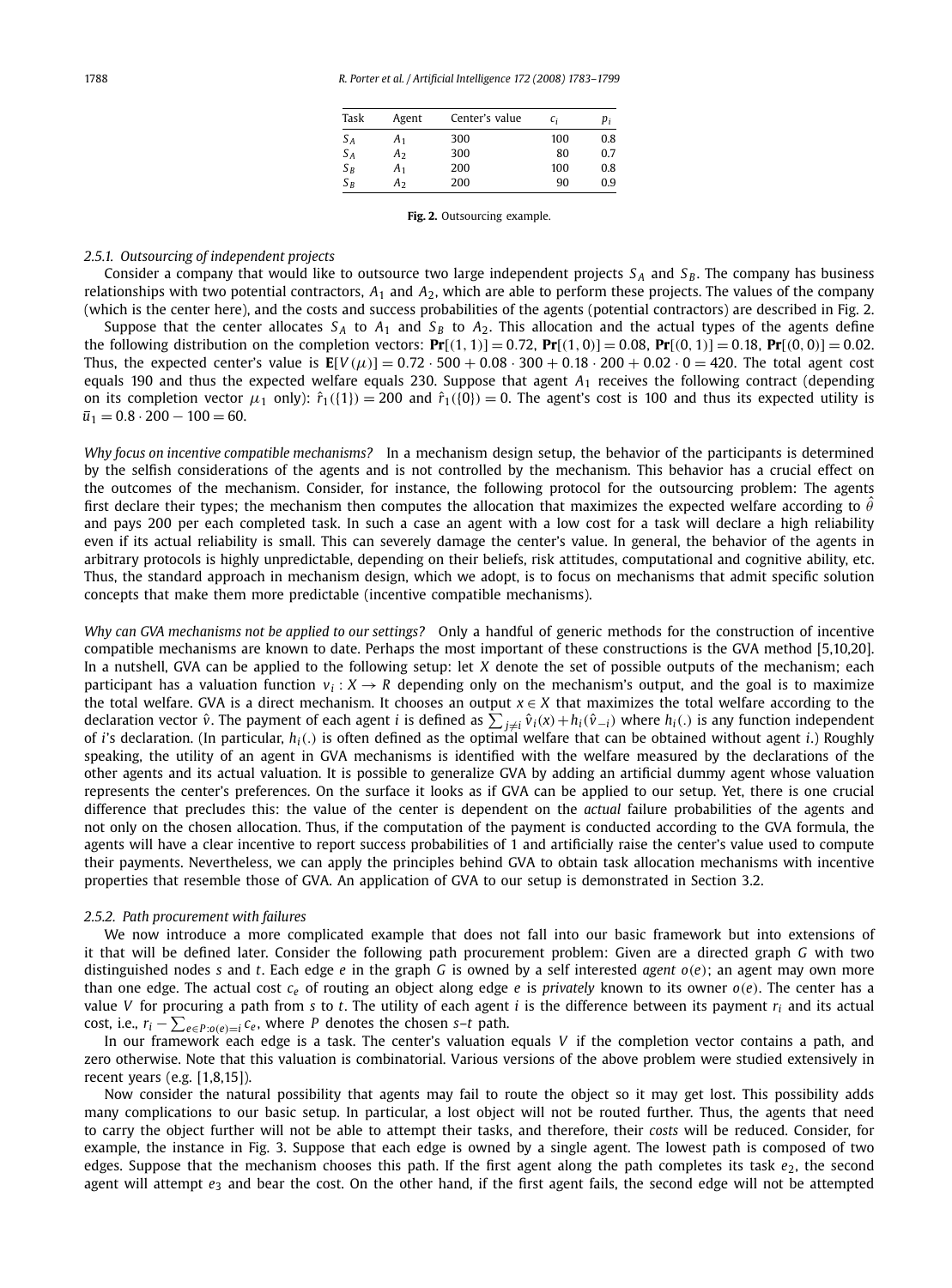

**Fig. 3.** A path procurement instance.

and the cost of its owner will be zero. In other words, the cost of agents may be dependent on the *actual* types of others. As we shall see, this has implications for the properties of the mechanisms that can be obtained. Finally, we note that while without failures, computing the optimal path can be done in polynomial time, the computation becomes much more difficult when failures are introduced.

#### **3. Single task setting**

We will start with the special case of a single task, in order to show our basic technique for handling the possibility of failures. For expositional purposes, we will analyze two restricted settings (the first restricts the probabilities of success to one, and the second restricts the costs to zero), before presenting our mechanism for the full single-task setting.

Because there is only one task, we can simplify the notation. Let  $c_i$  and  $p_i$  denote  $c_{i1}$  and  $p_{i1}$ , respectively. Similarly, we let  $V = V({1})$  be the value that the center assigns to the completion of the task, and  $\mu$  records the success or failure of the attempt to complete it.

#### *3.1. Case 1: Only costs*

When we do not allow for failures (that is,  $\forall i \, p_i = 1$ ), the goal of EE reduces to assigning the task to the lowest-cost agent. This simplified problem can be solved using the well-known second-price (or Vickrey) auction [20], with a reserve price of *V* . In this mechanism, the task is assigned to the agent with the lowest declared cost, and that agent is paid the second-lowest declared cost. If no agent's declared cost is below the reserve price of *V* , then the task is not allocated; and, if *V* lies between the lowest and second-lowest declared costs, then the agent is paid *V* .

#### *3.2. Case 2: Only failures*

We now restrict the problem in a different way and assume that all the costs are zero ( $\forall i$   $c_i = 0$ ). In this case, the goal is to allocate the task to the most reliable agent.

Interestingly, we cannot use a straightforward application of the GVA for this case. Such a mechanism would ask each agent to declare its probability of success and then assign the task to the agent with the highest declared probability. It would set the payment function for all agents not assigned the task to 0, while the agent would be paid the amount by which its presence increases the (expected) welfare of the other agents and the center:  $\hat{p}_{11}V - \hat{p}_{12}V$  (where  $\hat{p}_{11}$  and  $\hat{p}_{12}$ ) are the highest and second highest declared probabilities, respectively). To see that this mechanism uses the GVA payment formula, note that for all the agents except the one with the highest probability  $\hat{p}_{11}$ , the optimal welfare with and without the agent cancel each other out. For the winning agent, the welfare of the other agents equals the center's expected value  $\hat{p}_{11}$ *V*. Without the agent, the best expected welfare equals  $\hat{p}_{12}$ *V*, as all costs are 0. Thus, the agent's payment follows.

Clearly, such a mechanism is not incentive compatible, because the payment to the agent depends on its own declared type. Since there are no costs, it would in fact be a dominant strategy for each agent to declare its probability of success to be one.

To address this problem, we alter our payment rule so that it also depends on the outcome of the attempt, and not solely on the declared types, as it does in GVA. The key difference in our setting that forces this change is the fact that the true type of an agent now directly affects the outcome, whereas in a standard mechanism design setting the type of an agent only affects its preferences over outputs.

We accomplish our goals by replacing  $\hat{p}_{11}$  with  $\mu$ , which in the single task setting is simply an indicator variable that is 1 if the task was completed, and 0 otherwise. The payment rule for the agent is now  $V \cdot \mu - \hat{p}_{121} \cdot V$ . Just as in the previous restricted setting, this agent is the only one that has a positive expected utility for attempting the task, under this payment rule. Specifically, its expected utility is  $V \cdot (p_i \cdot (1 - \hat{p}_{[2]}) - (1 - p_i) \cdot \hat{p}_{[2]})$ , which is positive if and only if  $p_i > \hat{p}_{[2]}$ . Note that this mechanism is incentive compatible. Thus, truth-telling is always the best strategy for the agents regardless of the others' types and declarations.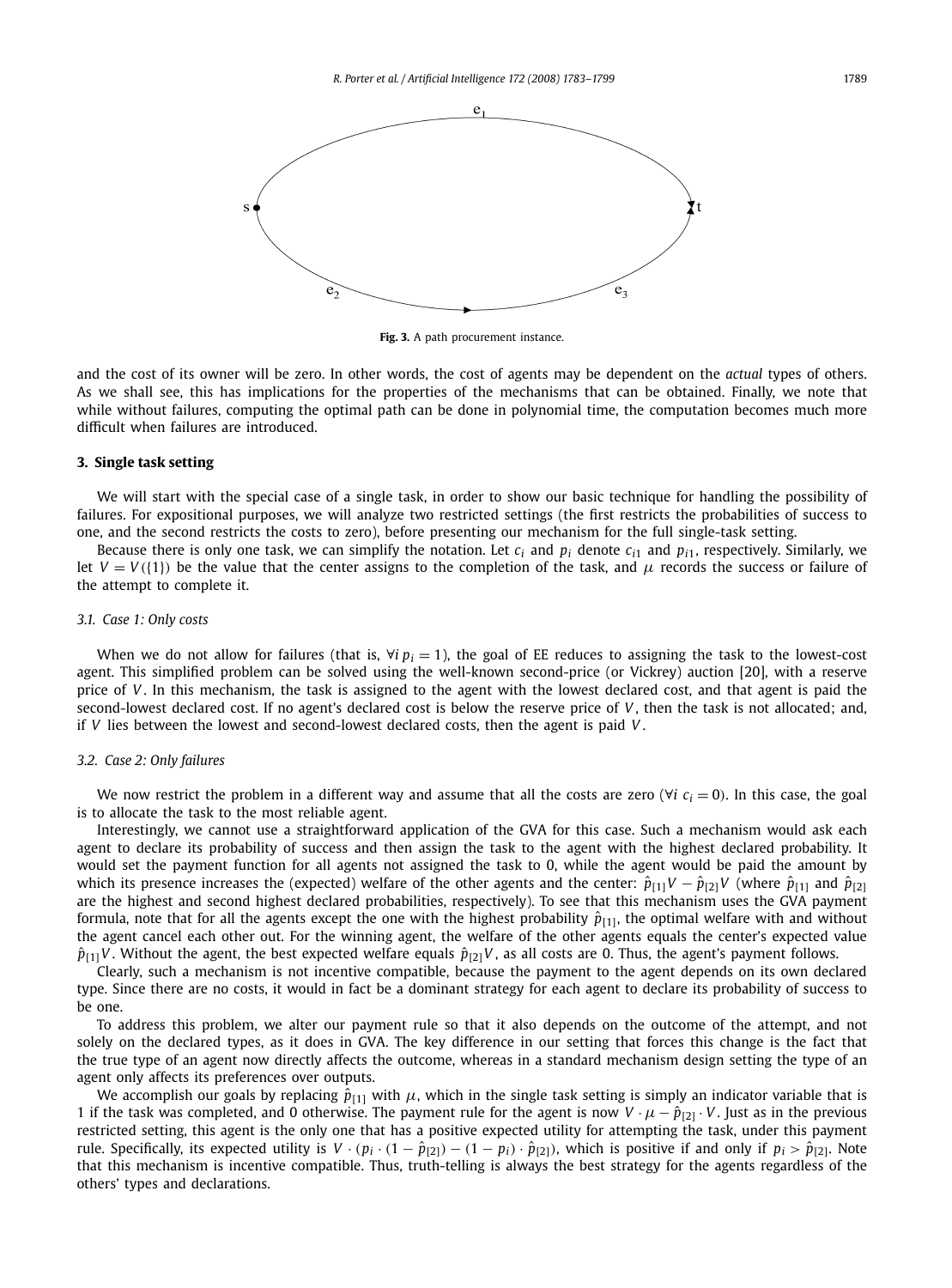**Table 1** Agent types used in an example for Mechanism SINGLETASK

| Agent | $c_i$ | $p_i$ |
|-------|-------|-------|
|       | 30    | 0.5   |
| 2     | 100   | 1.0   |
| 3     | 60    | 0.9   |

#### *3.3. Case 3: Costs and failures*

To address the full single-task setting, with both costs and failures, we combine the two mechanisms for the special cases. Mechanism SingleTask, defined below, assigns the task to the agent whose declared type maximizes the expected welfare. The agent's payment starts at a baseline of the negative of the expected welfare if this agent did not participate, and it is then paid an additional *V* if it successfully completes the task.

The reader can verify that imposing the restriction of either  $p_i = \hat{p}_i = 1$  or  $c_i = \hat{c}_i = 0$  on each agent *i* except for the "dummy" agent 0 (which always has  $p_0 = 0$  and  $c_0 = 0$ ) reduces this mechanism to the ones described above.

# **Mechanism 1. SINGLETASK**

Let *j* ← arg max<sub>*k*</sub>( $\hat{p}_k \cdot V - \hat{c}_k$ ) {break ties in favor of smaller *k*}  $f_i(\hat{\theta}) = \{1\}$  $r_j(\hat{\theta}, \mu) = V \cdot \mu - \max_{k \neq j} (\hat{p}_k \cdot V - \hat{c}_k)$ **for all**  $i \neq j$  **do**  $f_i(\hat{\theta}) = \emptyset$  $r_i(\hat{\theta}, \mu) = 0$ **end for**

We remind the reader that the dummy agent never gets any payment so the indices above refer only to the real agents. To exemplify the execution of Mechanism SingleTask, consider the types listed in Table 1. Let *V* be 210. If all declarations are truthful, the task is assigned to agent 3, resulting in an expected total welfare of 0*.*9 · 210 − 60 = 129. If agent 3 did not participate, the task would instead be assigned to agent 2, for an expected welfare of 210*(*1*.*0*)* − 100 = 110. The payment that agent 3 receives is thus  $210 - 110 = 100$  if it succeeds and  $-110$  if it fails. Agent 3's own cost is 60, and thus its expected utility is  $100(0.9) - 110(0.1) - 60 = 19$ .

#### **Theorem 3.1.** *The* SingleTask *mechanism satisfies DSIC, IR, CR, EE.*

The proof of this theorem is omitted because it follows directly from Theorem 4.1.

#### **4. Multiple tasks**

We now return to the original setting, consisting of *t* tasks for which the center has a non-combinatorial valuation. Because the setting disallows any interaction between tasks, we can construct a mechanism (MultipleTask, formally specified below) that satisfies all of our goals by generalizing Mechanism SINGLETASK.

# **Mechanism 2.** MultipleTask

**for all** i **do**  
\n
$$
f_i(\hat{\theta}) = f_i^*(\hat{\theta})
$$
\n
$$
\hat{r}_i(\mu_i) = \mathbf{E}_{\mu_{-i}f^*(\hat{\theta})}(\hat{p}_{-i})[W_{-i}(f^*(\hat{\theta}), (\mu_i, \mu_{-i}))] - \mathbf{E}_{\mu_{-i}f^*(\hat{\theta}_{-i})}(\hat{p}_{-i})[W_{-i}(f^*_{-i}(\hat{\theta}_{-i}), \mu_{-i})]
$$
\n**end for**

This mechanism allocates tasks to maximize the expected welfare according to the declared types. The payment rule for each agent is divided into two terms. The second term is an offset equal to the expected welfare if agent *i* did not participate. This term is independent of agent *i*. The first term is a function of agent *i*'s completion vector  $\mu_i$ . Given  $\mu_i$ , the mechanism measures the expected welfare of all other participants  $\mathbf{E}_{\mu_{-i} f^*(\hat{\theta})}$  $[W_{-i}(f^*(\hat{\theta}), (\mu_i, \mu_{-i}))]$  according to the *declarations* of the other agents. In this way, agent *i*'s payment does not depend on the true types of the other agents, allowing us to achieve incentive compatibility. Note that for agents who are assigned no tasks, these two terms are identical, and thus they receive zero payment. Note also, that  $\mu_i$  affects only the center's valuation but not the valuations of the other agents. The mechanism is equivalent to the SingleTask mechanism applied to each task separately. Nevertheless, the above formulation is more convenient to generalize.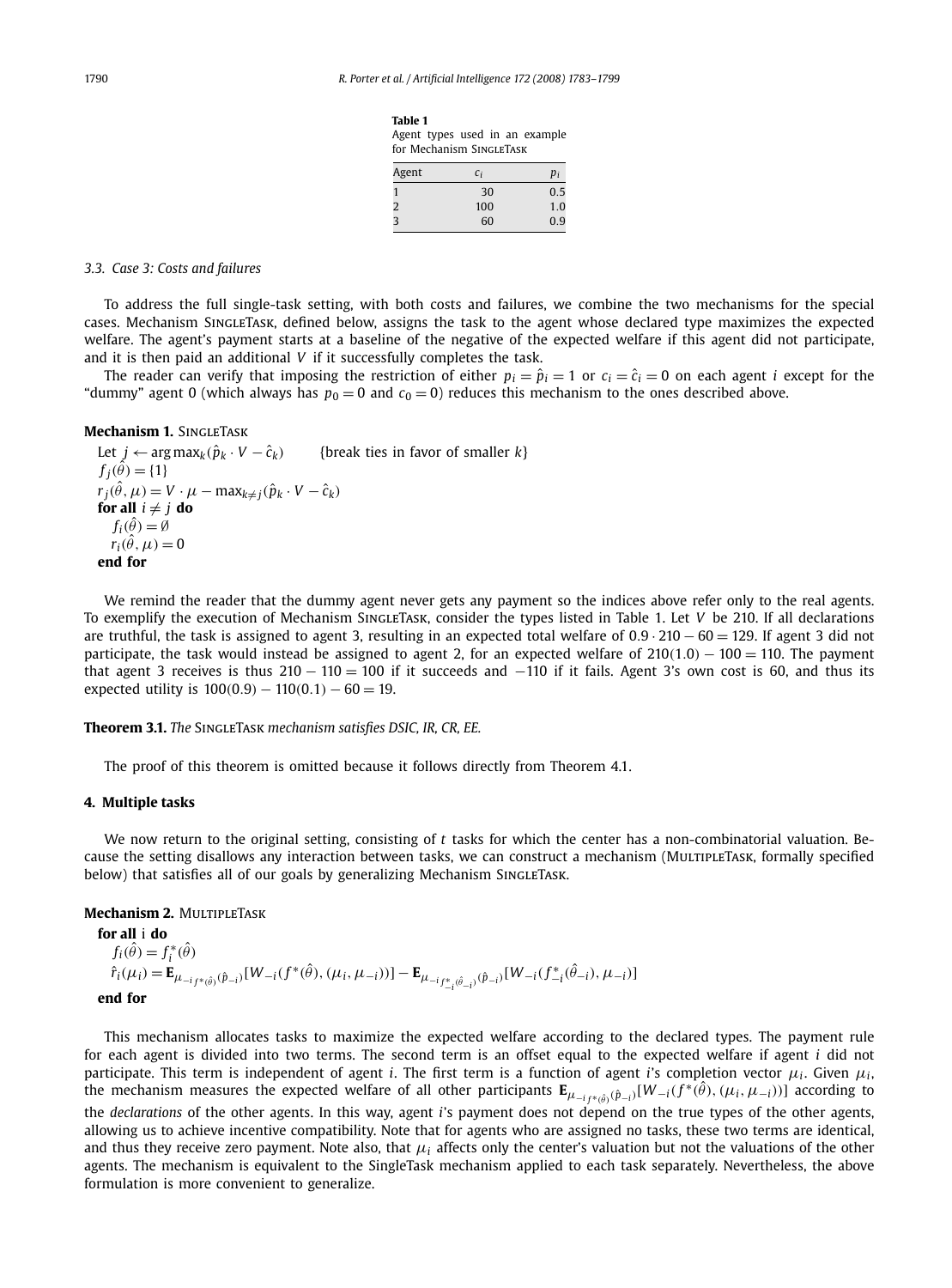Consider the outsourcing example of Section 2.5.1. Suppose that the agents are truth-telling. The optimal allocation allocates  $S_A$  to  $A_1$  and  $S_B$  to  $A_2$ . We shall now compute the contract offered to Agent 1. Let us first compute the second term. Without  $A_1$  both items will be allocated to  $A_2$ . This yields an expected value of 300 · 0.7 + 200 · 0.9 = 390 to the center and thus the second term is  $390 - 170 = 220$ . Suppose that  $A_1$  completes its task. The expected center's value is then  $300 + 0.9 \cdot 200 = 480$ . Thus, the expected welfare of the others in this case is  $480 - 90 = 390$ , and therefore,  $\hat{r}(1)$  = 390 – 220 = 170. When  $A_1$  fails, the center's expected value drops to 180 and the expected welfare of the others equals 90. Thus,  $\hat{r}(\{0\}) = -130$ . Note that in this case the agent pays a fine to the mechanism, which may be undesirable. Currently, we do not know how to deal with this issue, or in general, how to minimize the risk that the agents face. The expected utility of the agent is  $\bar{u}_{A_1} = (0.8 \cdot 170 - 0.2 \cdot 130) - 100 = 10$ .

#### **Theorem 4.1.** *The* MultipleTask *mechanism satisfies DSIC, IR, CR, EE.*

**Proof.** We will prove each property separately.

1. *Individual Rationality* (*IR*):

Consider an arbitrary agent *i*, a profile of true types *θ* , and a profile *θ*ˆ −*<sup>i</sup>* of declared types for all agents other than agent *i*. We will show that agent *i*'s expected utility, if it truthfully declares its type, is always non-negative. Let  $f^* = f((\theta_i, \hat{\theta}_{-i}))$ . By the definition of the mechanism, the expected utility of the agent when it is truthful is:

$$
\overline{u}_i = \mathbf{E}_{\mu_{if^*}((p_i, \hat{p}_{-i}))} [\hat{r}_i(\mu_i) - c_i(f_i^*)].
$$

This utility is independent of the actual types of the other agents. Consider  $\hat{r}_i(\mu_i)$ . The second term of it,  $h_i :=$  $\mathbf{E}_{\mu_{-i}f_{-i}^*(\hat{\theta}_{-i})}(\hat{p}_{-i})[W_{-i}(f_{-i}^*(\hat{\theta}_{-i}),\mu_{-i})],$  is independent of agent *i*.

Since the agent is truthful,  $c_i(f_i^*) = \hat{c}_i(f_i^*)$ . Observe that the total welfare equals  $W_{-i} + c_i(.)$ . Thus,

$$
\overline{u}_{i} = \mathbf{E}_{\mu_{i}f^{*}(p_{i})} [\mathbf{E}_{\mu_{-i}f^{*}(\hat{p}_{-i})} [W_{-i}(f^{*}, (\mu_{i}, \mu_{-i})) - \hat{c}_{i}(f^{*}_{i}) - h_{i}]]
$$
\n
$$
= \mathbf{E}_{\mu_{i}f^{*}(p_{i})} [\mathbf{E}_{\mu_{-i}f^{*}(\hat{p}_{-i})} [W(f^{*}, (\mu_{i}, \mu_{-i}))]] - h_{i}
$$
\n
$$
= \mathbf{E}_{\mu_{f^{*}}((p_{i}, \hat{p}_{-i}))} [W(f^{*}, \mu)] - h_{i}.
$$

The first term of the above expression is exactly the expected welfare measured according to  $(\theta_i,\hat\theta_{-i})$ .  $f_{-i}^*(\hat\theta_{-i})$  is a feasible allocation of the tasks among the agents. Since agent *i* does not get any tasks in it:  $h_i = \mathbf{E}_{\mu_{f_{-i}^*(\hat{\theta}_{-i})}((p_i, \hat{p}_{-i}))}[W(f_{-i}^*(\hat{\theta}_{-i}),$ 

*μ*)]. Since *f*<sup>∗</sup> optimizes **E**<sub>μ<sub>*f*</sub><sup>\*</sup>((*p<sub>i</sub>*, $\hat{p}_{-i}$ ))[*W* (*f*<sup>\*</sup>, *μ*)], the individual rationality follows.</sub>

# 2. *Incentive Compatibility* (*DSIC*):

Again consider an arbitrary triplet *i,*  $\theta$ *,*  $\hat{\theta}_{-i}$ *.* Let  $f^*=f(\theta_i,\hat{\theta}_{-i})$  denote the allocation when agent *i* is truthful. Let  $\hat{\theta}_i$ be another declaration for the agent and let  $f' = f((\hat{\theta}_i, \hat{\theta}_{-i}))$  denote the resulting allocation. Let  $\bar{u}_i$  and  $\bar{u}'_i$  denote the expected utilities of agent *i* in both cases. We need to show that  $\bar{u}_i \geqslant \bar{u}'_i$ . The same steps as in the individual rationality case imply that:

$$
\overline{u}_i = \mathbf{E}_{\mu_{f^*}((p_i, \hat{p}_{-i}))}[W(f^*, \mu)] - h_i,
$$
  
\n
$$
\overline{u}'_i = \mathbf{E}_{\mu_{f'}((p_i, \hat{p}_{-i}))}[W(f', \mu)] - h_i.
$$

(In both cases W is measured according to the actual cost of agent i.) Since  $f^*$  optimizes  $\mathbf{E}_{\mu_{f^*}((p_i,\hat{p}_{-i}))}[W(f^*,\mu)]$ , the incentive compatibility follows.

- 3. *Individual Rationality for the Center* (*CR*): We will actually prove the stronger claim that the center's utility is always non-negative for all true types  $\theta$ , regardless of the declared type  $\hat{\theta}$  and output *μ* of the attempts.
- Because the center's valuation is non-combinatorial (additive), its utility can be described as a simple sum:  $u_M(g(\hat{\theta}), \mu) = \sum_i (V(\mu_i) - r_i(\hat{\theta}_i, \mu)).$

We now show that all terms in this sum are non-negative. Consider an arbitrary agent *i*. Due to the payment definition:

$$
V(\mu_i) - r_i(\hat{\theta}_i, \mu) = V(\mu_i) - \mathbf{E}_{\mu_{-i}f^*(\hat{\theta})}(\hat{p}_{-i}) \left[W_{-i}(f^*(\hat{\theta}), (\mu_i, \mu_{-i}))\right] + \mathbf{E}_{\mu_{-i}f^*_{-i}(\hat{\theta}_{-i})}((\hat{p}_{-i})) \left[W_{-i}(f^*(\hat{\theta}_{-i}), \mu_{-i})\right].
$$

Consider the second term of the above expression. The only influence  $\mu_i$  has on  $W_{-i}$  is to affect  $V(\mu_i)$ . Let  $\tilde{W}_{-i}$  denote the expected welfare of the other agents when agent *i* fails in all its tasks. Note that due to the additivity of the center's valuation  $W_{-i} = V(\mu_i) + \tilde{W}_{-i}$ . Thus we get:

$$
V(\mu_i) - r_i(\hat{\theta}_i, \mu) = V(\mu_i) - (V(\mu_i) + \mathbf{E}_{\mu_{-i_f * (\hat{\theta})}(\hat{p}_{-i})} [\tilde{W}_{-i}(f^*(\hat{\theta}), \mu_{-i})]) + \mathbf{E}_{\mu_{-i_f * (\hat{\theta}_{-i})}(\hat{p}_{-i})} [W_{-i}(f^*_{-i}(\hat{\theta}_{-i}), \mu_{-i})]
$$
  
= 
$$
\mathbf{E}_{\mu_{-i_f * (\hat{\theta}_{-i})}(\hat{p}_{-i})} [W_{-i}(f^*_{-i}(\hat{\theta}_{-i}), \mu_{-i})] - \mathbf{E}_{\mu_{-i_f * (\hat{\theta})}(\hat{p}_{-i})} [\tilde{W}_{-i}(f^*(\hat{\theta}), \mu_{-i})].
$$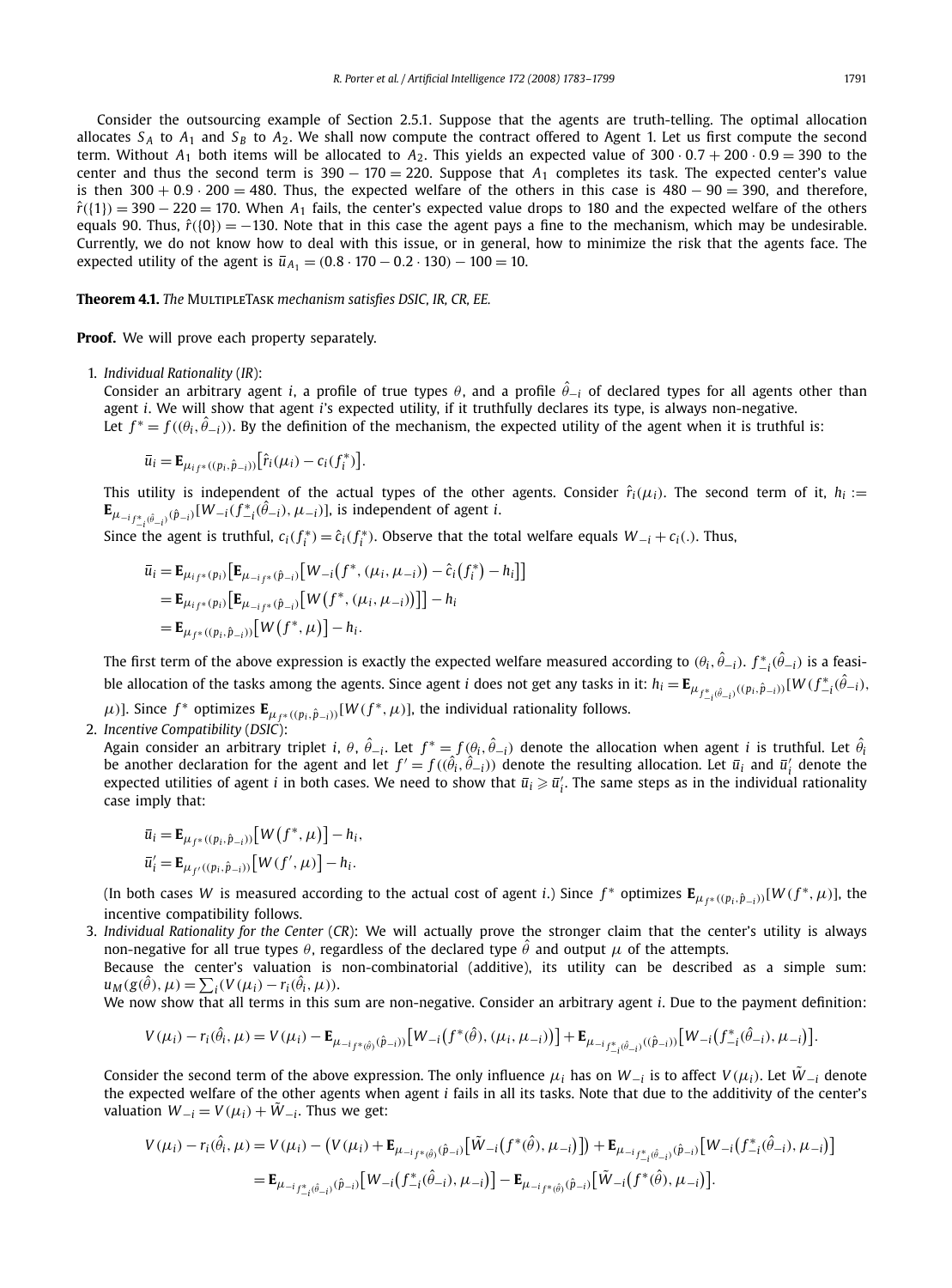| Table 2      |                                      |              |              |
|--------------|--------------------------------------|--------------|--------------|
|              | Agent types for proof of Theorem 4.2 |              |              |
| $\theta_1$ : | $p_{11} = 1$                         | $c_{11} = 0$ | $p_{12} = 0$ |

| $\theta_1$ : | $p_{11} = 1$  | $c_{11} = 0$  | $p_{12} = 0$  | $c_{12}=0$    |
|--------------|---------------|---------------|---------------|---------------|
| $\theta_1':$ | $p'_{11} = 1$ | $c'_{11} = 2$ | $p'_{12} = 0$ | $c'_{12} = 0$ |
| $\theta_2$ : | $p_{21} = 0$  | $c_{21} = 0$  | $p_{22} = 1$  | $c_{12} = 0$  |
| $\theta_2':$ | $p'_{21} = 0$ | $c'_{21} = 0$ | $p'_{22} = 1$ | $c'_{22} = 2$ |

In the last line, both terms compute the expected welfare ignoring agent *i*'s contribution to the center's value and its cost. The second term is equal to the expected welfare of an allocation that gives all the tasks in  $f^*(\hat{\theta})_i$  to the dummy agent. This is also a feasible allocation of the tasks to all agents but *i*. Thus, the optimality of *f* <sup>∗</sup>*(θ*ˆ −*i)* implies that

 $\mathbf{E}_{\mu_{-i}f_{-i}^*(\hat{\theta}_{-i})}(\hat{p}_{-i})\big[W_{-i}(f_{-i}^*(\hat{\theta}_{-i}),\mu_{-i})\big]-\mathbf{E}_{\mu_{-i}f^*(\hat{\theta})}(\hat{p}_{-i})\big[\tilde{W}_{-i}(f^*(\hat{\theta}),\mu_{-i})\big]\geqslant 0.$ −*i*

Since this argument holds for every agent *i*, the center's utility is always non-negative.

4. *Economic Efficiency* (*EE*): Immediate from the choice of the allocation  $f(\cdot)$ .  $\Box$ 

#### *4.1. Combinatorial valuation*

So far we assumed that the center's valuation is simply the sum of the values it assigns to each completed task. This assumption is unrealistic in most settings. A natural generalization of our basic setting is to allow the center's valuation  $V(\cdot)$  to be any non-decreasing function of the accomplished tasks. Unfortunately, in this setting, it is impossible to satisfy all of our goals simultaneously. Before we show this let us note that this result is not surprising. In principle, budget balance and efficiency do not mix well. In particular, it is known that even without failures, the payment of any path procurement mechanism which must always procure a path can be much higher than the actual cost of the winning path [8]. It is not difficult to show that this result implies the impossibility to satisfy all our goals. Yet, our setup is more general and the problem occurs already in very simple instances. Thus, for completeness, we formulate the theorem and the proof.

**Theorem 4.2.** When V is combinatorial, no mechanism exists that satisfies DSIC, IR, CR, and EE for any  $n \geqslant 2$  and  $t \geqslant 2$ .

**Proof.** The basic intuition is as follows. Consider the case of two tasks, each of which can only be completed by one of the agents. The center only has a positive value (call it *x*) for the completion of both tasks. Since both agents add a value of *x* to the system, they can each extract a payment arbitrarily close to *x* from the center under an incentive compatible mechanism. This causes the center to pay 2*x* although it will gain only *x* from the completion of the tasks.

The formal proof is by induction. We first show that no mechanism exists that satisfies DSIC, IR, CR, and EE for the base case of  $n = t = 2$ . The inductive step then shows that, for any  $n, t \geq 2$ , incrementing either *n* or *t* does not alter this impossibility result.

**Base case:** Assume by contradiction that there exists a mechanism  $\Gamma_1$  that satisfies the four properties above for  $n = t = 2$ . The four types that we will use in this proof,  $\theta_1$ ,  $\theta'_1$ ,  $\theta_2$ , and  $\theta'_2$ , are defined in Table 2. The center only has a positive value when both tasks are completed. Specifically,  $V(\emptyset) = V({t_1}) = V({t_2}) = 0$ , and  $V({t_1, t_2}) = 3$ .

We will use three possible instances in order to derive properties that must hold for *Γ*1. In each instance, the true and declared type of agent 2 is  $\theta_2$ .

*Instance* 1: Let the true and declared type of agent 1 be  $θ_1$ . By EE, task 1 is assigned to agent 1, and task 2 is assigned to agent 2. Formally,  $f_1(\theta_1, \theta_2) = \{1\}$  and  $f_2(\theta_1, \theta_2) = \{2\}.$ 

The expected utility for agent 1 is simply its payment when both tasks are completed, because both agents always complete their assigned task, and  $a_1$  has no costs.

 $\mathbf{E}_{\mu_{f((\theta_1,\theta_2))}((p_1,p_2))}[u_1(g(\theta_1,\theta_2),\mu,\theta_1)]=r_1((\theta_1,\theta_2),(1,1)).$ 

*Instance* 2: Now, let agent 1's true and declared type be  $\theta_1'$ .

By EE, the task allocation would not change from the previous instance. Both tasks would still be completed, and agent 1's expected utility would be:

$$
\mathbf{E}_{\mu_{f((\theta_1', \theta_2))}((p_1', p_2))}[u_1(g(\theta_1', \theta_2), \mu, \theta_1')] = r_1((\theta_1', \theta_2), (1, 1)) - 2.
$$

By IR, it must be the case that  $r_1((\theta'_1, \theta_2), (1, 1)) \geq 2$ .

*Instance* 3: In this instance, let agent 1's true type be  $\theta_1$  and let its declared type be  $\theta'_1$ . Its expected utility would be the same as in instance 2, except that agent 1 now has zero cost.

 $\mathbf{E}_{\mu_{f((\theta'_1,\theta_2))}((p'_1,p_2))}[u_1(g(\theta'_1,\theta_2),\mu,\theta_1)]=r_1((\theta'_1,\theta_2),(1,1)).$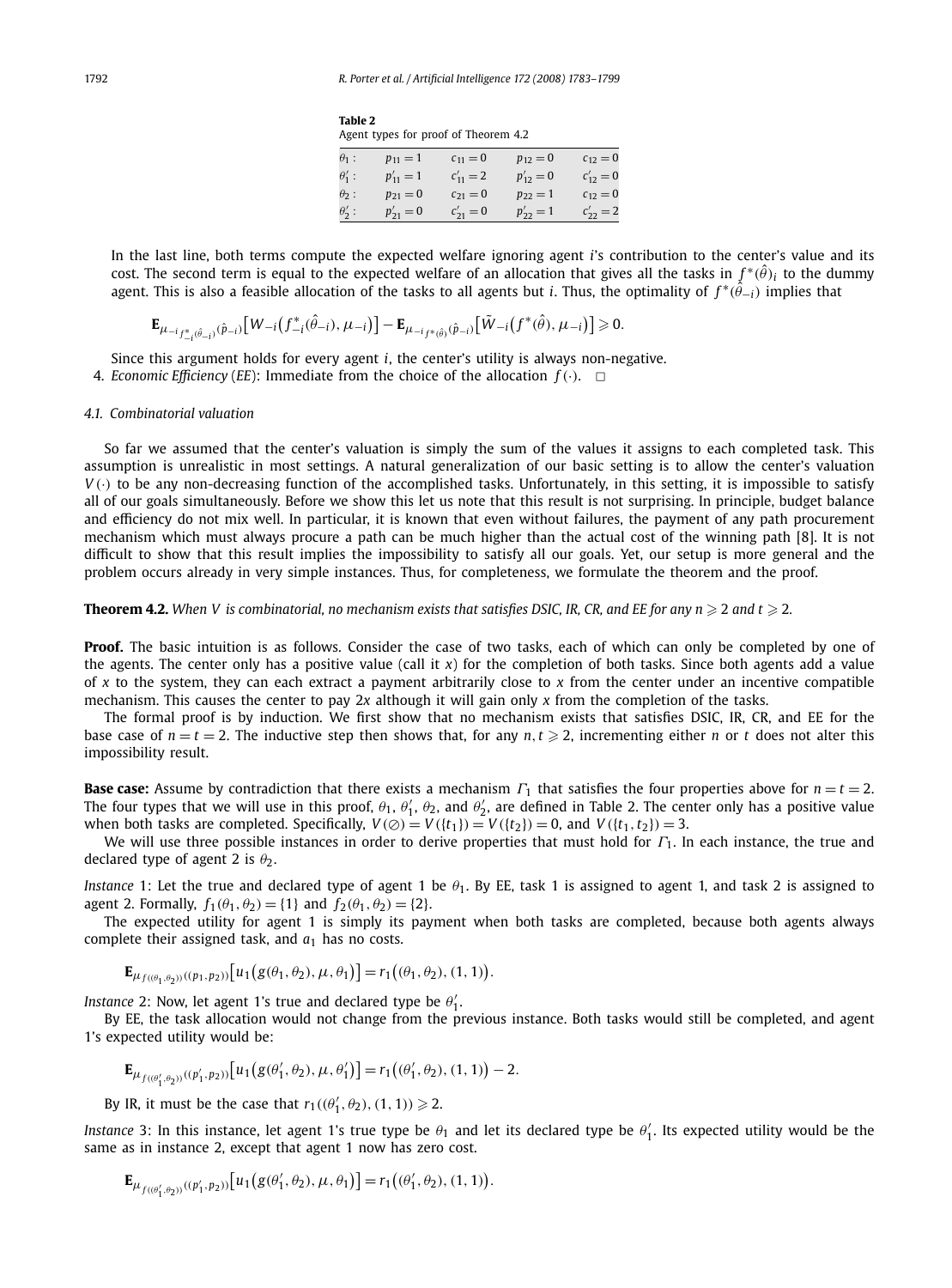Now, return to the original instance 1, in which agent 1's true and declared type is  $\theta_1$ . In order for agent 1 not to have an incentive to declare  $\theta'_1$ , it must be the case that agent 1 is paid at least 2 in this instance.

 $r_1((\theta_1, \theta_2), (1, 1)) \ge r_1((\theta'_1, \theta_2), (1, 1)) \ge 2.$ 

Moving on to agent 2, due to the symmetry of the types, the same argument implies that  $r_2(\theta,(1,1))\geqslant 2.$  However, we now see that the center has to pay too much to the agents.

$$
\mathbf{E}_{\mu_{f(\theta)}(p)}[u_M(g(\theta),\mu)]=V(\{t_1,t_2\})-r_1(\theta,(1,1))-r_2(\theta,(1,1))\leq 3-2-2=-1.
$$

Since this violates CR, we have reached a contradiction, and proved the base case.

**Inductive step:** We now prove the inductive step, which consists of two parts: incrementing *n* and incrementing *t*. In each case, the inductive hypothesis is that no mechanism satisfies DSIC, IR, CR, and EE for  $n = x$  and  $t = y$ , where  $x, y \geqslant 2$ .

*Part* 1: For the first case, we must show that no mechanism exists that satisfies DSIC, IR, CR, and EE for  $n = x + 1$  and  $t = y$ , which we will prove by contradiction. Assume that such a mechanism *Γ*<sup>1</sup> does exist.

Consider the subset of instances where  $n = x + 1$  and  $t = y$  such that there exists an "extra" agent who has a cost of 1 and success probability 0 for every task. Because of EE, *Γ*<sup>1</sup> can never assign the task to the extra agent. Because of IR, *Γ*<sup>1</sup> can never receive a positive payment from the extra agent. Since the only effect that the extra agent can have on the mechanism is to receive a payment from the center, we can construct a mechanism that satisfies DSIC, IR, CR, and EE for all instances where *n* = *x* and *t* = *y* as follows: add the extra agent to the profile of declared types, execute *Γ*1, and ignore the payment function and assignment for the extra agent. The existence of such a mechanism contradicts the inductive hypothesis.

*Part* 2: For the second case, we need to show that no mechanism can satisfy DSIC, IR, CR, and EE for  $n = x$  and  $t = y + 1$ . We use a similar proof by contradiction, starting from the assumption that such a mechanism does exist.

Consider the subset of instances where  $n = x$  and  $t = y + 1$  such that there exists an "extra" task  $t_e$  that is not involved in any dependencies and for which the center receives no value from its completion. Since an assignment rule that never assigns the extra task to an agent will never prevent the mechanism from satisfying the four goals, the existence of a mechanism that satisfies these goals implies the existence of a mechanism *Γ*<sup>1</sup> that satisfies the goals and never assigns the extra task.

We can then reach a contradiction using a similar construction: create a mechanism for  $n = x$  and  $t = y$  that adds an extra task and then execute *Γ*1. Since such a mechanism will satisfy DSIC, IR, CR, and EE for *n* = *x* and *t* = *y*, we have again contradicted the inductive hypothesis, and the proof is complete.  $\Box$ 

When CR is given up, it is possible to attain the other goals.

**Theorem 4.3.** *The* MultipleTask *mechanism satisfies DSIC, IR, EE, even when V is combinatorial.*

We omit the proof of this theorem, due to its similarity to the proof of Theorem 4.1. Intuitively, the potential for a combinatorial *V* does not change the fact that the mechanism aligns the utility of the agents with the welfare of the entire system. Moreover, the utility of an agent is still independent of the *true* types of the other agents.

In order to demonstrate the mechanism consider a situation in which the center wants to procure a pair of tasks *A* and *B*. There are two agents *A*<sup>1</sup> and *A*<sup>2</sup> that are each capable of performing each of the jobs. *A*<sup>1</sup> has zero cost and probability 1 for performing task *A* but has a high cost for performing task *B*. On the other hand, *A*<sup>2</sup> has zero cost and probability 1 for performing task *B* but a high cost for performing *A*. Suppose that the center's value is 3 if both tasks are completed and 0 otherwise. Consider an application of the MultipleTask mechanism to this instance. Assume that both agents are truthful. The mechanism will allocate task *A* to *A*<sub>1</sub> and *B* to *A*<sub>2</sub>. Let us consider  $\hat{r}_{A_1}(\{1\})$ . Without the agent, it is optimal to allocate both tasks to the dummy agent and obtain zero welfare. Hence,  $\mathbf{E}[W_{-1}] = 0$ . Since the probability that  $A_2$  will succeed in *B* is 1 and its cost is 0,  $\mathbf{E}_{\mu_{-1} f *_{(\hat{\mu})}(\hat{p}_{-1})}[W_{-1}(f^*(\hat{\theta}), (\{1\}, \mu_{-1}))]=3$ . Thus,  $\hat{r}_{A_1}(\{1\})=3$ . The case of  $A_2$  is similar. Since both agents will succeed, the overall payment will be 6 causing the center a loss of 3.

#### *4.2. Dependencies among tasks*

We now consider the natural possibility of dependencies among tasks. We will study both the case of additive and combinatorial center valuations. Consider, for example, the path procurement instance described in Fig. 3. Consider the lower path. The agent that owns the second edge of the path can attempt to route the object only if it will be successfully routed by the first edge of the path. Thus, when this path is chosen, the cost of the second agent is dependent on the actual type of the first one.

We say that a task *j* is *dependent* on a set *S* of tasks if *j* cannot be attempted unless all tasks in *S* are successfully finished. We assume that there are no dependency cycles. The tasks must be executed according to a topological order of the underlying dependency graph. If a task cannot be attempted, the agent assigned to that task does *not* incur the costs of attempting it.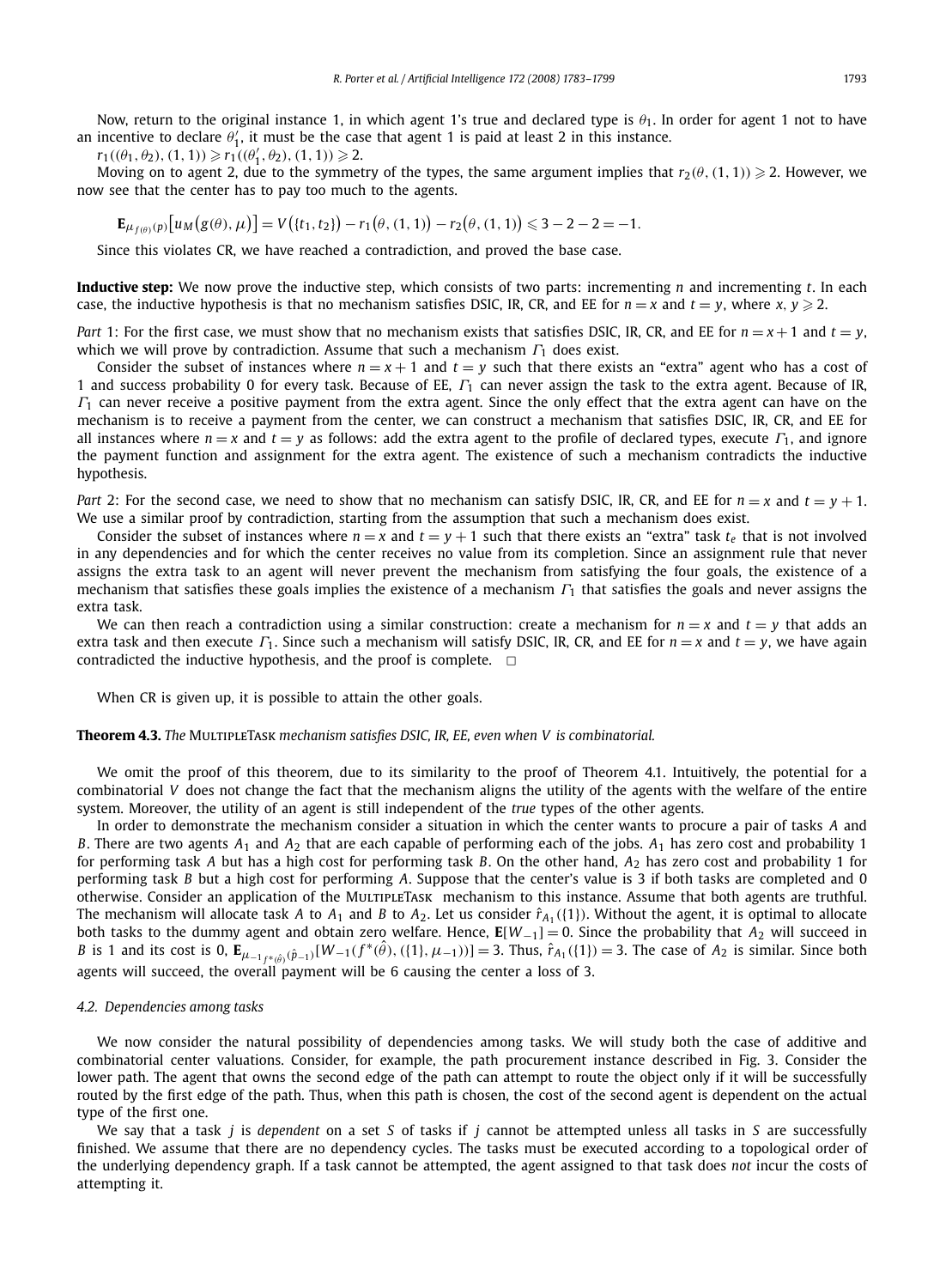**Definition 5** *(Task allocation mechanism with dependencies).* A *task allocation mechanism with dependencies* is a direct mechanism composed of the following stages:

- **Decision** Given the declaration vector  $\hat{\theta}$ , the mechanism computes the allocation  $f(\hat{\theta})$  and the payment functions  $\hat{f}_i(\mu)$  of all agents.
- **Work** The agents attempt their tasks according to some arbitrary topological order that is computed before the decision stage. The cost of each agent *i* is the sum of the costs of all its attempted tasks. If a task *j* was not attempted,  $\mu_i = 0$ . The work stage is over when there are no more allocated tasks that can be attempted.
- **Payment** Each agent *i* receives a payment of  $\hat{r}_i(\mu)$  from the mechanism.

**Remarks.** It is possible to consider more complicated mechanisms that may retry or reallocate tasks. The positive results in this section will hold for these cases but the decision stage will be even more complex from a computational point of view. It is also natural to consider mechanisms in which the center may force agents to attempt dummy tasks that will cause them artificial costs even when they cannot attempt their actual tasks. We leave these to future research. Note that, given an allocation *f* and a vector of types *Θ*, the distribution over the completion vectors *μ<sup>f</sup> (p)* is no longer independent and may be non-trivial to compute. We note that in this setup, it is assumed that the dependencies among the tasks are known to the center.

Unfortunately, the possibility of dependencies also makes it impossible to simultaneously satisfy DSIC, IR, CR, and EE.

**Theorem 4.4.** *When dependencies exist between tasks, even when the center's valuation is non-combinatorial, no mechanism exists* that satisfies DSIC, IR, CR, and EE for any  $n\geqslant 2$  and  $t\geqslant 2.$ 

**Proof.** We will prove by contradiction that no mechanism can satisfy DSIC, IR, CR, and EE for the case of  $n = t = 2$ . By an inductive argument similar to the one used in the proof of Theorem 4.2, the result holds for all  $n, t \geqslant 2$ .

Assume that there exists a mechanism  $\Gamma_1$  that satisfies DSIC, IR, CR, and EE for  $n = t = 2$ . We will use three possible instances in order to derive properties that must hold for *Γ*1, but lead to a contradiction. The constants in these instances are that task 2 is dependent on task 1 and that the center has a value of 5 for task 2 being completed, but no value for the completion of task 1 in isolation. The five types that we will use,  $\theta_1$ ,  $\theta'_1$ ,  $\theta''_1$ ,  $\theta_2$ , and  $\theta'_2$ , are defined in Table 3.

*Instance* 1: The true types are  $\theta_1$  and  $\theta_2$ , and the declared types are  $\theta_1$  and  $\theta'_2$ . To satisfy EE in the case in which  $\theta_1$  and  $\theta'_2$ are instead the true types, task 1 is assigned to agent 2, and task 2 to agent 1. That is,  $f_1(\theta_1, \theta_2') = \{2\}$  and  $f_2(\theta_1, \theta_2') = \{1\}$ . Since agent 2's true type is  $θ_2$ , it will fail to complete task 1, preventing task 2 from being attempted. Thus,  $μ = (0, 0)$  with probability 1. The expected utility for agent 1 is then:

$$
\mathbf{E}_{\mu_{f(\theta_1,\theta_2')}(p_1,p_2))}[u_1(g(\theta_1,\theta_2'),\mu,\theta_1)] = r_1((\theta_1,\theta_2'),(0,0)).
$$

*Instance* 2: The true types are  $\theta'_1$  and  $\theta_2$ , and the declared types are  $\theta_1$ , and  $\theta'_2$ . Thus, the only difference from instance 1 is agent 1's true type, which is insignificant because agent 1 never gets to attempt a task. Thus, we have a similar expected utility function:

$$
\mathbf{E}_{\mu_{f((\theta_1,\theta_2'))}((p_1',p_2))}[u_1(g(\theta_1,\theta_2'),\mu,\theta_1')] = r_1((\theta_1,\theta_2'),(0,0)).
$$

*Instance* 3: The true types are  $\theta'_1$  and  $\theta_2$ , and the declared types are  $\theta'_1$ , and  $\theta'_2$ . Agent 1's declared type has been changed to also be  $θ'_1$ . Both tasks will be allocated to the dummy agent:  $f_1(θ'_1, θ'_2) = f_2(θ'_1, θ'_2) = ∅$ . Therefore,  $μ = (0, 0)$  still holds with probability 1, and we get the following equations for the expected utility of the two agents:

$$
\mathbf{E}_{\mu_{f((\theta_1', \theta_2'))}((p_1', p_2'))}[u_1(g(\theta_1, \theta_2'), \mu, \theta_1')] = r_1((\theta_1', \theta_2'), (0, 0)),
$$
  
\n
$$
\mathbf{E}_{\mu_{f((\theta_1', \theta_2'))}((p_1', p_2'))}[u_2(g(\theta_1, \theta_2'), \mu, \theta_2')] = r_2((\theta_1', \theta_2'), (0, 0)).
$$

**Table 3**

If  $r_2((\theta'_1, \theta'_2), (0, 0)) < 0$ , then IR would be violated if  $\theta'_2$  were indeed the true type of agent 2. Since the center thus cannot receive a positive payment from agent 2, and it never gains any utility from the completed tasks, the CR condition requires that  $r_1((\theta'_1,\theta'_2), (0,0)) \leq 0$ . Thus, agent 1's utility cannot be positive:  $\mathbf{E}_{\mu_{f((\theta'_1,\theta'_2))}((p'_1,p'_2))}[u_1(g(\theta_1,\theta'_2),\mu,\theta'_1)] \leq 0$ .

| Agent types for proof of Theorem 4.4 |                |                |                |                |
|--------------------------------------|----------------|----------------|----------------|----------------|
| $\theta_1$ :                         | $p_{11} = 1$   | $c_{11} = 2$   | $p_{12}=1$     | $c_{12} = 1$   |
| $\theta_1':$                         | $p'_{11} = 1$  | $c'_{11} = 2$  | $p'_{12} = 0$  | $c'_{12} = 0$  |
| $\theta''_1$ :                       | $p''_{11} = 1$ | $c''_{11} = 0$ | $p_{12}'' = 1$ | $c''_{12} = 4$ |
| $\theta_2$ :                         | $p_{21} = 0$   | $c_{21} = 1$   | $p_{22} = 0$   | $c_{12}=0$     |
| $\theta_2$ :                         | $p'_{21} = 1$  | $c'_{21} = 1$  | $p'_{22} = 0$  | $c'_{22} = 0$  |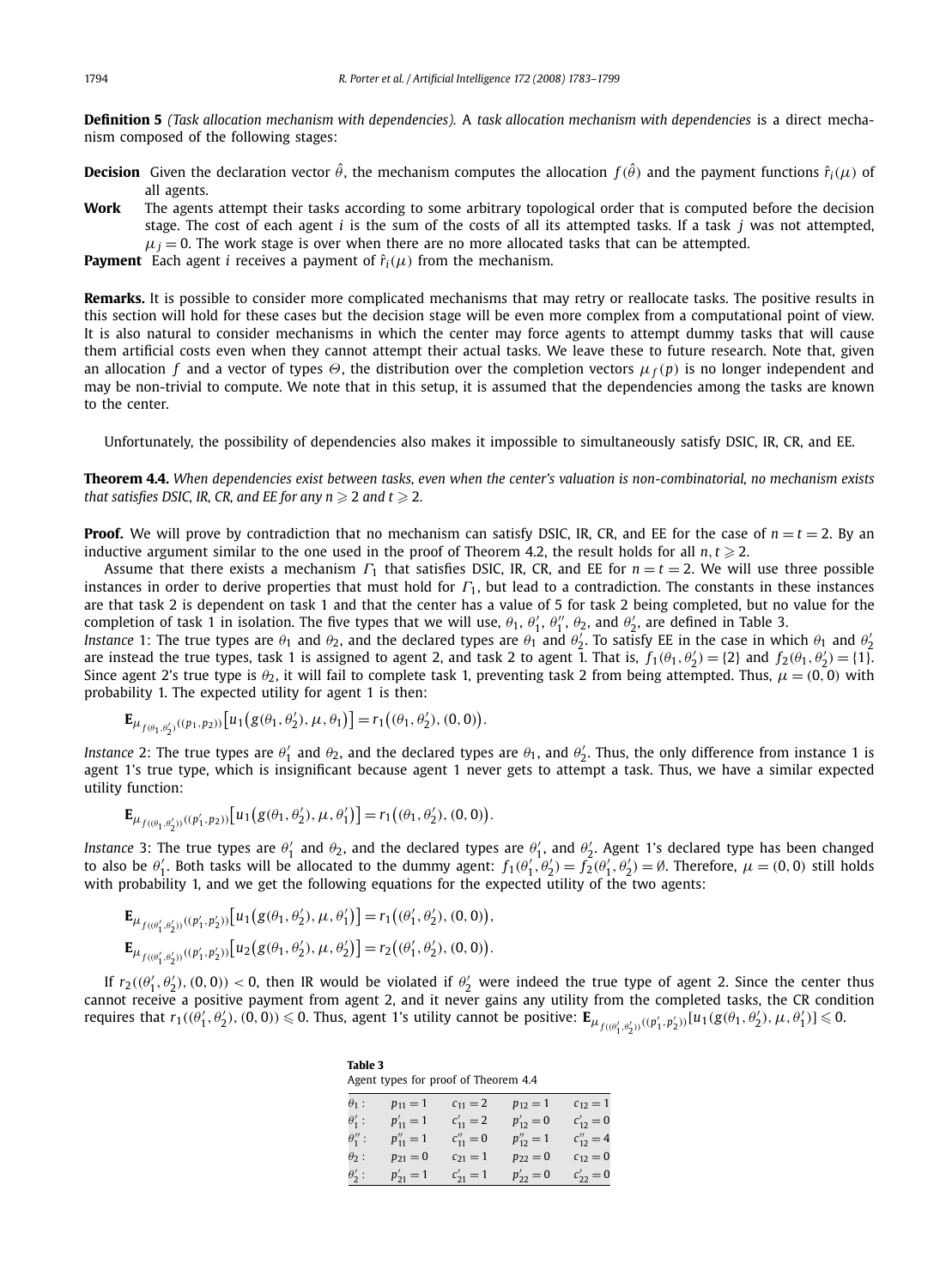Notice that if agent 1 lied in this instance and declared its type to be  $\theta_1$ , then we are in instance 2. So, to preserve DSIC, agent 1 must not have an incentive to make this false declaration. That is, it must be the case that:

$$
\mathbf{E}_{\mu_{f((\theta_1,\theta_2'))}((p_1',p_2))}\big[u_1\big(g(\theta_1,\theta_2'),\mu,\theta_1'\big)\big]=r_1\big((\theta_1,\theta_2'),(0,0)\big)\leqslant \mathbf{E}_{\mu_{f((\theta_1',\theta_2'))}((p_1',p_2'))}\big[u_1\big(g(\theta_1,\theta_2'),\mu,\theta_1'\big)\big]\leqslant 0.
$$

*Instance* 1: Now we return to the first instance. Having shown that  $r_1((\theta_1, \theta_2'), (0, 0)) \le 0$ , we know that when agent 1 declares truthfully in this instance, its expected utility will be non-positive.

We will now show that agent 1 must have a positive expected utility if it falsely declares  $\theta''_1$ . In this case, both tasks are assigned to agent 1. That is,  $f_1(\theta_1'', \theta_2') = (1, 1)$ . We know that  $r_1((\theta_1'', \theta_2'), (1, 1)) \ge 4$  by IR for agent 1, because if  $\theta_1''$  were agent 1's true type, then both tasks would be completed and agent 1 would incur a co

We now know that if agent 1 falsely declares  $\theta_1''$  in instance 1, then:

 $\mathbf{E}_{\mu_{f((\theta_1'', \theta_2'))}((p_1, p_2))}[u_1(g(\theta_1'', \theta_2'), \mu, \theta_1)] = r_1((\theta_1'', \theta_2'), (1, 1)) - (c_{11} + c_{12}) \geq 4 - 3 = 1.$ 

Thus, agent 1 has an incentive to falsely declare  $\theta_1''$  in instance 1, violating DSIC. Thus, we have reached a contradiction and completed the proof for the case of *n*,  $t = 2$ . As stated before, this argument extends to all *n*,  $t \ge 2$ .  $\Box$ 

Intuitively, there are two main problems that are caused by dependencies—the first is that they add a combinatorial nature to the center's valuation and the second is that we cannot avoid making an agent's payment depend on the true types of the other agents, because the tasks it attempts depend on the success or failure of the other agents. Next, we show that in the general case, even without CR, one cannot expect incentive compatible mechanisms.

**Theorem 4.5.** *When dependencies exist between tasks and the center's valuation is combinatorial no mechanism exists that satisfies* DSIC, IR, and EE for any  $n\geqslant 2$  and  $t\geqslant 2.$ 

**Proof (Sketch).** The proof is similar to the proof of Theorem 4.4 and thus we only sketch it. Consider the following setup. There are three tasks and two agents. The center's valuation is  $V({1, 2}) = V(3) = 3$ . Task 2 is dependent on task 1. An illustration to this setup is when the center needs to procure a path in a graph that contains two disjoined paths. One path has two edges *(*1*,* 2*)* and one has only one edge 3. Suppose that agent 1 is the only one capable of performing task 1 and agent 2 is the only agent capable of performing tasks 2 and 3. Consider the case that agent 1 declares a zero cost and success probability 1. Suppose that the actual success probabilities of agent 2 are 1 in both, task 2 and task 3. It is known [15] that the payments that are offered to an agent are dependent only on the chosen allocation and the declarations of the other agents. In other words, the mechanism must offer prices to agent 2 for each of the two task sets {1*,* 2} and {3}, which are independent of agent 2's declaration. The mechanism must then choose the allocation that gives agent 2 a maximal utility according to its declaration (see [15]). Let  $u^2_{\{1,2\}}(F)$  denote the expected utility of agent 2 when the chosen allocation is {{1}, {2}} and agent 1 fails,  $u_{\{1,2\}}^2(S)$  its expected utility when agent 1 succeeds, and  $u_{\{3\}}^2$  its expected utility when the allocation {*φ,*{3}} is chosen (suppressing the costs of agent 2). It is always possible to set the costs of agent 2 such that  $u_{\{1,2\}}^2(F) \neq u_{\{1,2\}}^2(S)$ . Suppose that  $u_{\{1,2\}}^2(F) < u_{\{1,2\}}^2(S)$ . It is also possible to set the costs of agent 2 such that  $u^2_{\{1,2\}}(F) < u^2_{\{3\}} < u^2_{\{1,2\}}(S)$ . But then the allocation that agent 2 prefers depends on the **actual** failure probability of agent 1. In other words, if agent 1's success probability is 0 yet it reports 1, it is better for agent 2 to report a cost that will cause the mechanism to choose the allocation {*φ,*{3}}. Similarly, if agent 1 reports a small probability on task 1 but its actual success probability is high, it is better for agent 2 to report a high cost for task 3 which will cause the mechanism to choose the allocation {{1}, {2}}. This contradicts DSIC. The reasoning when  $u_{\{1,2\}}^2(F) > u_{\{1,2\}}^2(S)$  is similar.  $\Box$ 

In light of Theorem 4.5 we now abandon the notion of implementation in dominant strategies. Fortunately, we can still provide equilibrium versions of our properties. We say that a vector of strategies is an equilibrium if no agent can get a better contract by deviating to another strategy regardless of the actual *types* of the other agents. Our notion is weaker than a dominant strategy equilibrium, but stronger than a Bayesian–Nash equilibrium, because the equilibrium does not depend on any beliefs that the agents may have about the types of the other agents. We now define the equilibrium versions of our goals.

**Definition 6** *(Ex-post incentive compatibility).* A direct mechanism satisfies *ex-post incentive compatibility* (ICE) if:

$$
\forall i, \theta, \theta'_i, \quad \mathbf{E}_{\mu_{f((\theta_i, \theta_{-i}))}(p)}\big[u_i\big(g(\theta_i, \theta_{-i}), \mu, \theta_i\big)\big] \geqslant \mathbf{E}_{\mu_{f((\theta'_i, \theta_{-i}))}(p)}\big[u_i\big(g(\theta'_i, \theta_{-i}), \mu, \theta_i\big)\big].
$$

In other words, in equilibrium, each agent gets the best contract by being truthful.

**Definition 7** *(Ex-post individual rationality).* A direct mechanism satisfies *ex-post individual rationality* (IRE) if:

 $\forall i, \theta, \quad \mathbf{E}_{\mu_{f((\theta_i, \theta_{-i}))}(p)}[u_i(g(\theta_i, \theta_{-i}), \mu, \theta_i)] \geq 0.$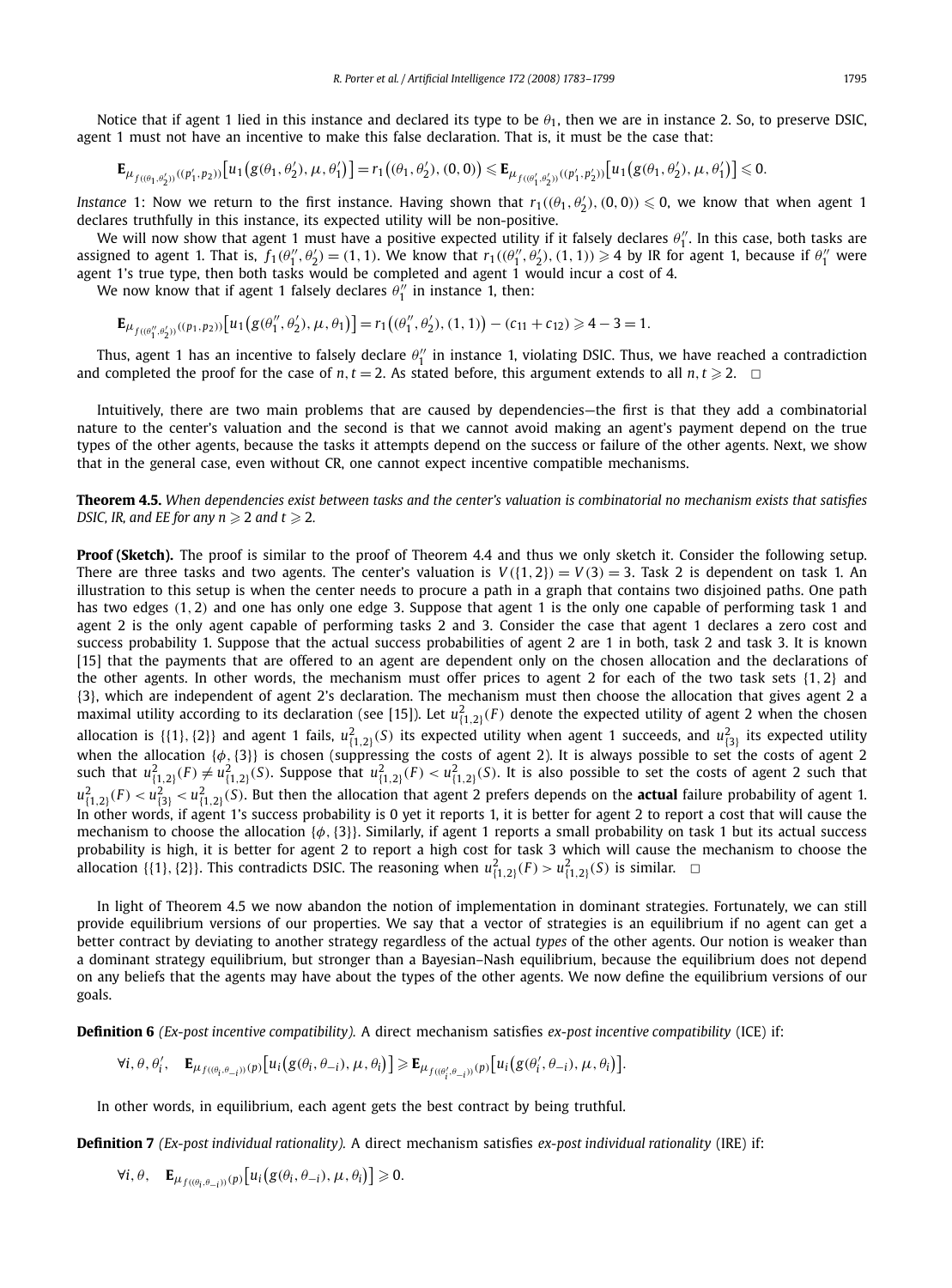In other words, in equilibrium, the expected utility of a truthful agent is always non-negative. We stress that agents may end up losing, for example, due to their own failures.

**Definition 8** *(Ex-post economic efficiency).* A direct mechanism satisfies *ex-post economic efficiency* (EEE) if it satisfies ex-post IC and if:

$$
\forall \theta, f'(\cdot), \quad \mathbf{E}_{\mu_{f(\theta)}(p)}[W\big(f(\theta), \mu\big)] \geqslant \mathbf{E}_{\mu_{f'(\theta)}(p)}[W\big(f'(\theta), \mu\big)].
$$

We now define the Mechanism Ex-Post-MultipleTask, which differs from Mechanism MultipleTask only in that the first term of the payment rule uses the *actual* completion vector, instead of the distribution induced by the declarations of the other agents.

**Mechanism 3. Ex-Post-MULTIPLETASK** 

**for all** i **do**  $f_i(\hat{\theta}) = f_i^*(\hat{\theta})$  $r_i(\hat{\theta}, \mu) = W_{-i}(f^*(\hat{\theta}), \mu) - \mathbf{E}_{\mu_{-i}f^*_{-i}(\hat{\theta}_{-i})}(\hat{p}_{-i})[W_{-i}(f^*_{-i}(\hat{\theta}_{-i}), \mu_{-i})]$ **end for**

While the first term of the payment is calculated according to the actual completion vector  $\mu$ , the second term depends only on the reported types of the other agents.

**Theorem 4.6.** *The* Ex-Post-MultipleTask *mechanism satisfies ex-post IC, IR, and EE, even when dependencies exist between the tasks, and the center's valuation is combinatorial.*

**Proof (Sketch).** The proof is similar to the proof of Theorem 4.1 and thus we only sketch it. From the definition of the setup, given an allocation, the cost of each agent *j* is determined by the task completion vector, as this vector determines which tasks the agent attempted. We denote the agent's cost by  $c_j(\mu)$ . The expected cost  $\bar{c}_j(\mu)$  of the agent is thus determined by the actual types of the agent and the allocation.

*Ex-post Individual Rationality* (*IRE*): Assume that all agents are truthful. We will show that the expected utility of each agent *i* is non-negative. Let  $f^* = f(\theta)$  be the resulting allocation. Recall that  $f^*$  maximizes the expected welfare. For every completion vector  $\mu$ , the agent's utility is given by:

$$
u_i = -c_i(\mu) + W_{-i}(f^*, \mu) - \mathbf{E}_{\mu_{-i}f^*_{-i}(\theta_{-i})}(p_{-i})[W_{-i}(f^*_{-i}(\theta_{-i}), \mu_{-i})].
$$

The last term is independent of agent *i*. We will denote it by  $h_i$ . Given the completion vector  $\mu$ ,  $W(f^*, \mu) = -c_i(\mu) + c_i(\mu)$  $W_{-i}(f^*, \mu)$ . Thus, by the linearity of expectation, the expected utility of the agent is given by:

$$
\overline{u}_i = \mathbf{E}_{\mu_{f^*}(p)}[-c_i(\mu) + W_{-i}(f^*, \mu)] - h_i
$$
  
=  $\mathbf{E}_{\mu_{f^*}(p)}[W(f^*, \mu)] - h_i.$ 

As in the proof of Theorem 4.1, the optimality of  $f^*$  implies that the second term is bounded by the first, i.e. that  $\bar{u}_i\geqslant 0$ . *Ex-post Incentive Compatibility (ICE):* The equilibrium expected utilities of the agents are calculated as in the IR case. Apart

from that, the proof is identical to the IC part of the proof of Theorem 4.1.

*Ex-post Economic Efficiency (EEE):* Immediate from the choice of *f*<sup>\*</sup>. □

**Remark.** In contrast to the previous setups we do not know how to generalize this result to the case of possible deliberate failures. The reason is that failures may reduce the set of tasks that the agent will be able to attempt, and thus by failing, the agent can reduce its own cost.

**Example.** Examine the path procurement example described in Fig. 3. Consider the Ex-Post-MULTIPLETASK mechanism in which the set of possible outputs is the set of all *s*–*t* paths (i.e., the mechanism either acquires one of the paths or no path at all). Suppose that the upper edge  $e_1$  has a success probability of 0.1, and each of the lower edges  $e_2$  and  $e_3$  have probability 0*.*5. Assume that all costs are 1 and the center's value from a path completion is 20. Assume that agent 1 owns *e*1, *e*<sup>2</sup> and agent 2 owns *e*3.

Suppose that the agents are truthful and consider agent 2. The mechanism will choose the lower path  $\{e_2, e_3\}$ . The cost of agent 2 now depends on agent 1. If agent 1 will not complete its task, the agent's cost will be 0. Without the agent the expected welfare is  $h_2 = 0.2 \cdot 20 - 1 = 1$ . Consequently, the contract that will be offered to agent 2 will be:

 $\hat{r}_2$ ({0, 1, 1}) = (20 - 1) - 1 = 18 (In this case  $u_2$  = 17)*,*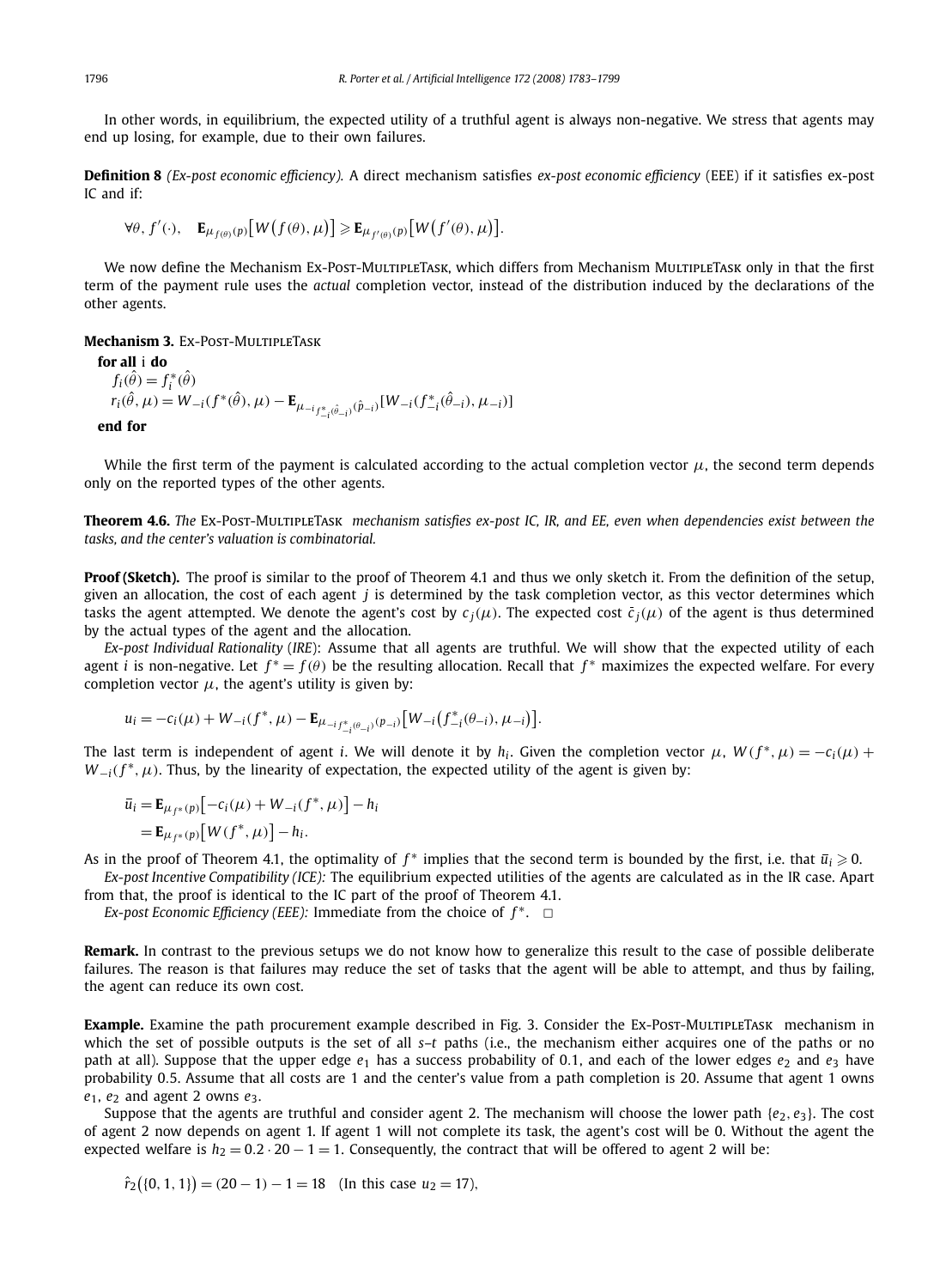$$
\hat{r}_2(\{0, 1, 0\}) = (0 - 1) - 1 = -2 \quad \text{(In this case } u_2 = -3\text{)},
$$

$$
\hat{r}_2
$$
{0, 0, 0}) = (0 - 1) - 1 = -2 (In this case  $u_2 = -2$ ).

All other combinations are impossible. The expected utility of the agent will be 2.5. Note that the agent may lose even when it does not attempt its tasks. Now suppose that the actual probability of  $e_2$  is 0 but agent 1 falsely reports it as 0.5. In this case agent 2 will always lose. Thus, it is better for it to report a probability 0 and cause the mechanism to choose the upper path. This lie would increase the agent's utility to 0.

# **5. Cost verification**

The Ex-Post-MultipleTask mechanism presented in Section 4.2 has two drawbacks, which seem unavoidable in our basic setup. First, the mechanism satisfies IR only in expectation (and in equilibrium). Therefore, participating agents may end up with large losses. This phenomenon may sabotage business relationships between the center and the agents, lead to law suits, etc. The second drawback is that the total payment might be very high, resulting in a negative expected utility to the center. In other words, the mechanism does not satisfy CR.

Previous work [15] has stressed the importance of ex post verification. That work considered a representative taskscheduling problem and showed that when the center can verify the costs of the agents *after* the work has been done, the set of implementable allocation functions increases dramatically. [15] did not consider the possibility of failures. We shall show that both drawbacks mentioned above can be overcome when cost verification is feasible.

**Verification assumption.** The center can pay the agents after the tasks are performed. At this time the center knows the *actual cost ci* of each agent *i*.

Below we define Mechanism Ex-Post-CompensationAnpBonus. This is a variant of the compensation and bonus mechanism presented in [15]. The mechanism works as follows. Given the agents' declarations, the mechanism allocates the tasks optimally. After the work stage is over, the mechanism knows the actual cost of each agent. The mechanism compensates each agent according to its actual cost. It then gives each agent a bonus proportional to the actual welfare.

#### **Mechanism 4. Ex-Post-CompensationAndBonus**

The allocation  $f^*(\hat{\theta})$  maximizes the expected welfare  $E[W]$ . Given strictly positive constants  $(\chi_1, \ldots, \chi_n)$  the payments are defined as follows.

**for all** i **do**

The *bonus* of agent *i* is defined as  $b_i(\hat{\theta}, \mu) = \chi_i \cdot W(f^*(\hat{\theta}), \mu)$ The *payment* to agent *i* is  $r_i(\hat{\theta}, \mu) = c_i + b_i(\hat{\theta}, \mu)$ 

**end for**

Consider any ex-post IR mechanism. Since every agent must be paid at least its expected cost, an obvious bound *u*<sup>∗</sup> on the center's expected utility is thus  $\mathbf{E}_{\mu_{f^*(\theta)}(p)}[W(f^*(\theta),\mu)] = \mathbf{E}_{\mu_{f^*(\theta)}(p)}[V(\mu) - \sum_i c_i]$ . The center can always decide not to allocate any task, obtaining a utility of zero. Thus,  $u^* \geqslant 0$ .

**Theorem 5.1.** *Under the verification assumption, the* Ex-Post-CompensationAndBonus *mechanism satisfies ex-post IC, IR, EE, and CR, even when dependencies among the tasks exist and the center's valuation is combinatorial. Moreover, for every*  $\epsilon > 0$  and a type *vector*  $\theta$ , when the constants  $\chi_i$  are small enough, the expected center's utility is at least  $u^* \cdot (1 - \epsilon)$ .

**Proof.** We start with ex-post IC. Consider agent *i* and assume that the other agents are truthful. The cost of the agent is compensated for by the mechanism. As a result, its utility equals its bonus.

When the chosen allocation is  $f^*$ , the expected bonus of the agent equals  $\chi_i \cdot \mathbf{E}[W(f^*, \mu)]$  (from the linearity of expectation). When the agent is truthful the mechanism computes the allocation according to the actual type vector. In this case, the chosen allocation is exactly the one that maximizes  $E[W(., \mu)]$ , and henceforth, the agent's own expected utility.

Ex-post IR is satisfied since when the agents are truthful, the expected welfare of  $E[W(f^*, \mu)]$  is clearly non-negative. Ex-post EE is satisfied by the choice of the allocation.

If the optimal expected center's utility is zero, then so is the expected bonus and hence the expected center's utility of the mechanism. Otherwise,  $u^* > 0$ . The center's utility thus equals  $\mathbf{E}_{\mu_{f(\theta)}(p)}[V(\mu) - \sum_i (c_i + \chi_i \cdot W(f^*(\theta), \mu))]$ . By linearity of expectation, and the optimality of the allocation, this equals  $u^* \cdot (1 - \sum_i \chi_i)$ . By choosing  $\sum_i \chi_i \leq \epsilon$  we get the desired bound on the expected utility of the center.  $\Box$ 

**Remarks.** It is possible to generalize mechanism Ex-Post-CompensationAndBonus by adding to the payment *ri(.)* a function *h*<sub>*i*</sub>() that is independent of agent *i'*s declaration and actions. In particular, if we let *W*<sub>−*i*</sub> denote the optimal expected welfare which can be obtained without agent *i* and define the bonus as  $\chi_i \cdot (W(f^*(\theta), \mu)) - W_{-i}$  we get that agents that do not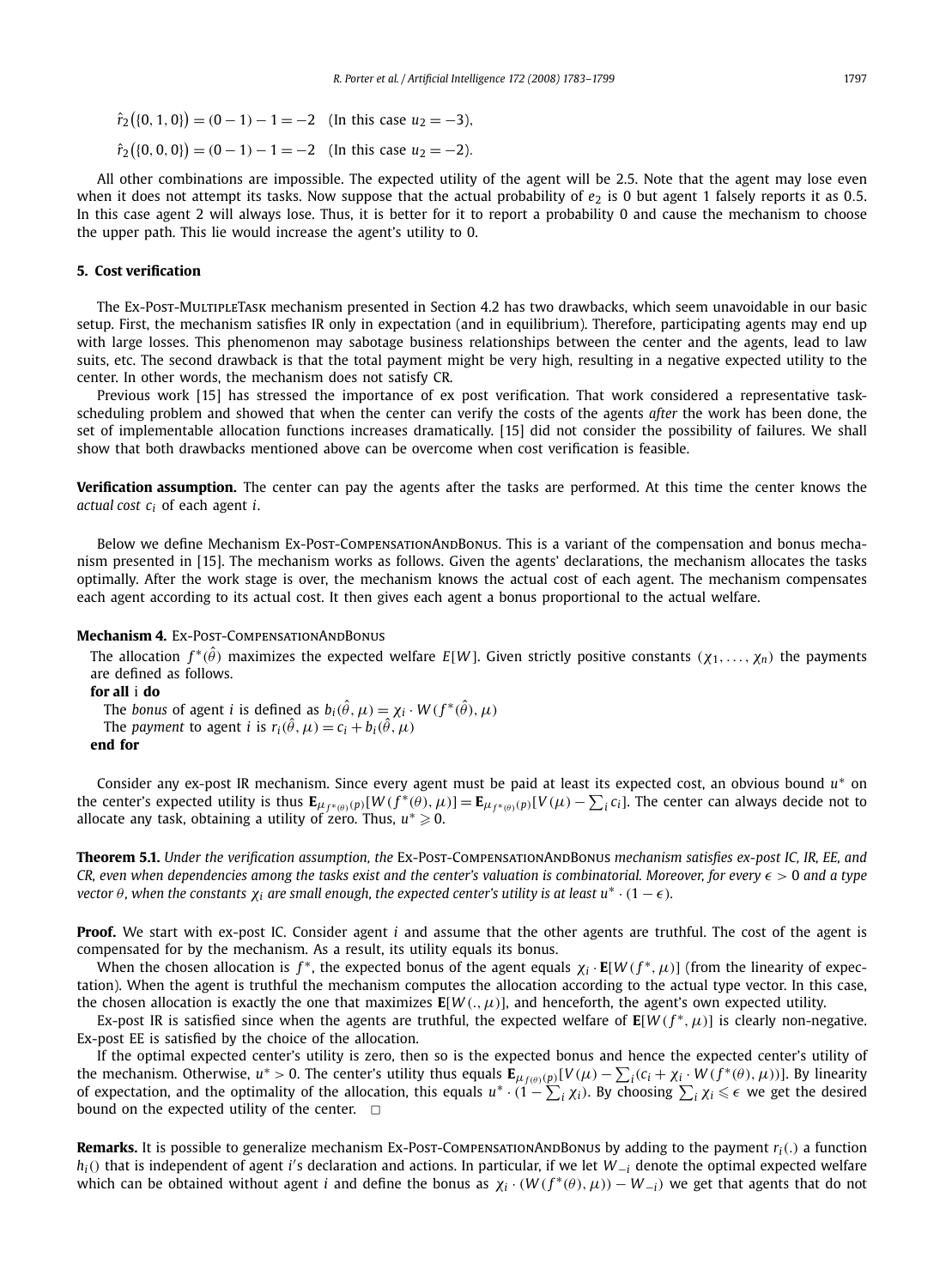attempt any task are paid zero. Note that agents may still end up with a negative utility but small *χ<sup>i</sup>* factors restrain their potential losses.

## **6. Conclusion**

In this paper we studied task allocation problems in which agents may fail to complete their assigned tasks. For the settings we considered (single task, multiple tasks with combinatorial properties, and multiple tasks with dependencies), we provided either a mechanism that satisfies our goals or an impossibility result, along with a possibility result for a weaker set of goals. Interestingly, the possibility of failures, forced us to abandon the strong concept of dominant strategies.

It is worth pointing out that many of our results hold when the set of possible failures is expanded to include rational, intentional failures. Such failures occur when agents try to increase their utilities by not attempting assigned tasks (and thus not incurring the corresponding cost). Intuitively, our positive results continue to hold because the payment rule aligns an agent's utility with the welfare of the system. If failing to attempt some subset of the assigned tasks increased the overall welfare, these tasks would not be assigned to any agent. Obviously, all impossibility results would still hold when we expand the set of possible actions for the agents. Our positive results can also be extended to various settings in which the set of the possible decisions is more complex. Among the possible extensions are the reattempting of tasks after failure, sequential allocation of tasks, and task duplications. Such extensions can lead to a significantly higher utility for the center and lower risks for the agents, but can also complicate the computation of our mechanisms even further.

Many interesting directions stem from this work. The computation of our allocation and payment rules presents nontrivial algorithmic problems. The payment properties for the center may be further investigated, especially in settings where CR must be sacrificed to satisfy our other goals. Similarly, it is possible that the CR and EE properties can be approximated. This work did not investigate this possibility.

We believe that the most important future work will be to consider a wider range of possible failures, and to discover new mechanisms to overcome them. In particular, we would like to explore the case in which agents may fail maliciously or irrationally. For this case, even developing a reasonable model of the setting provides a major challenge. This is because it is not clear how to model the way that the strategic considerations of rational agents are affected by the presence of irrational or malicious agents.

#### **Acknowledgements**

We thank the anonymous reviewers for many insightful comments. We thank Inbal Ronen for her comments on an earlier draft of this paper.

#### **Appendix A. Notes on the computation of our mechanism**

FTMD problems give rise to non-trivial computational problems. All the mechanisms in this paper require the computation of optimal allocations and the agents' payments. This section briefly comments on these computations.

#### *A.1. Computing optimal allocations*

In the single task setup, the task simply needs to be allocated to the agent *i* that maximizes  $p_i V - c_i$ . This can be computed in  $O(n)$  time. When there are  $t$  tasks and the center's valuation is additive, the computation can be done for each task separately. A computation time of  $O(n \cdot t)$  thus suffices for the additive case. The combinatorial setup is by far more difficult. In the most general case, even describing the center's value requires exponential space. Thus, it may be more interesting to consider specific problems in which the structure of the center's value facilitates some compact representation. Unfortunately, in many such cases, computing the optimal allocation is at least as hard as computing some joint probabilities, which is often PSPACE hard. One such example is a variant of our path procurement example (Section 2.5.2) in which the mechanism is allowed to procure any subset of the edges of the graph. A principle-agent problem with a similar underlying allocation problem was shown to be PSPACE hard in [3]. Their argument can be adopted to our setup as well.

An intriguing question is whether it is possible to approximate the optimal allocation and construct payment functions that yield incentive compatible mechanisms. Thus far, except for cases in which the agent types are one dimensional, this approach has rarely succeeded. We leave this to future research.

#### *A.2. Computing the payments*

The payments in the single task or the additive cases can clearly be computed in polynomial time.

Consider the combinatorial setup. In all the mechanisms described in this paper, the payments are calculated according to either an actual or expected welfare (given the allocation, costs, and the declared failure probabilities). While the actual welfare can easily be computed in polynomial time, the computation of an expected welfare is likely to be hard. Fortunately, given the allocation and costs, the welfare is simply a bounded stochastic variable and can therefore be approximated by standard sampling of the failure probabilities.